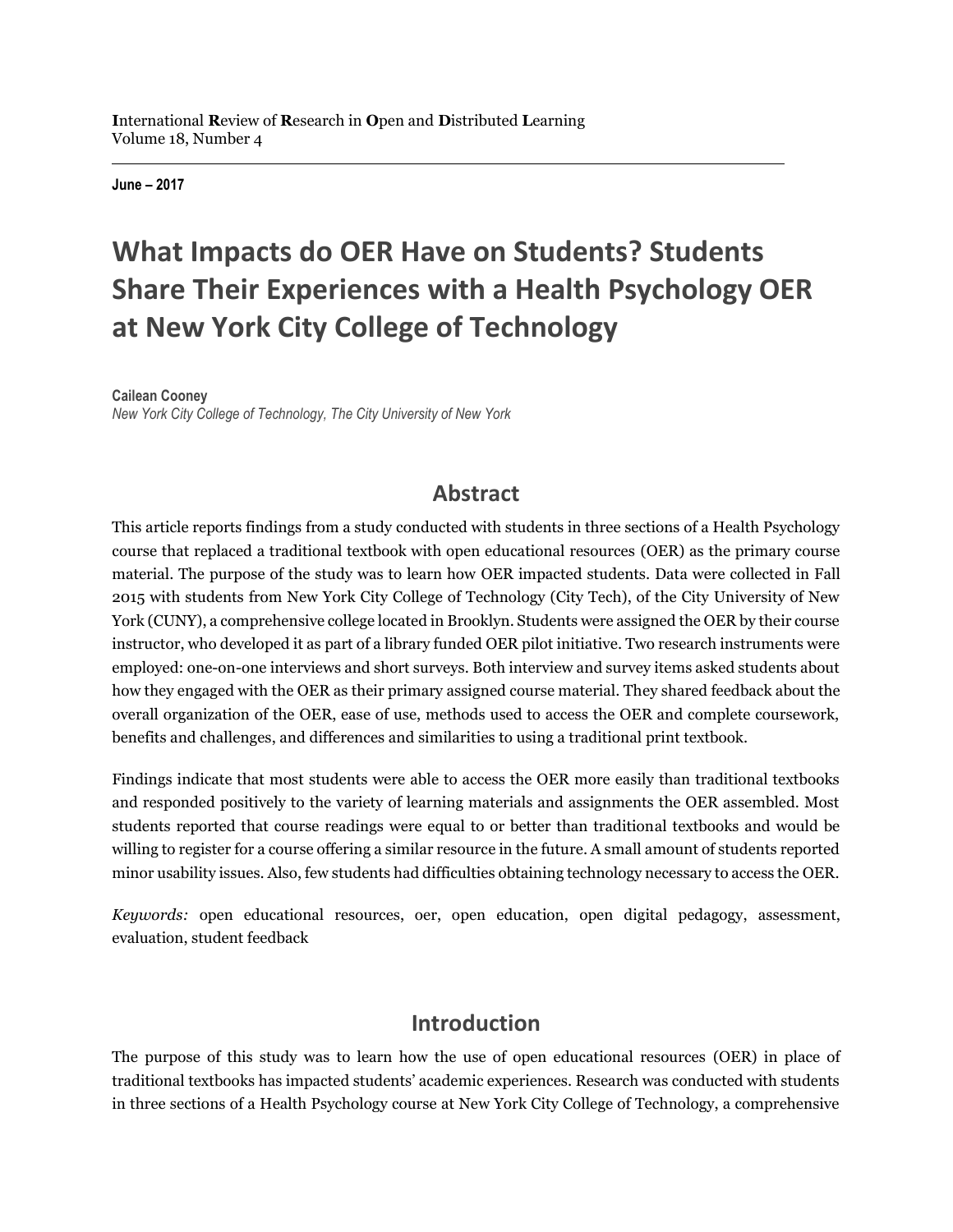college located in Brooklyn, New York. Through interviews and surveys, students were asked what methods they used to complete course assignments from the OER, how the OER was organized, and what it was like to navigate. They were also asked about the benefits and challenges of using the OER, and how it compared to a traditional textbook. The feedback collected in this study was intended to help assess and improve the OER program at the College, particularly the faculty development component of the initiative, and to encourage faculty reflection and foster best practices for developing, revising, and teaching with OER. Topics of value to discuss with faculty include student technology access and usage, user experience and navigation of OER sites, preferences for types of learning materials, and more. The findings from this study also facilitate an exemplar of positive and critical feedback about aspects of the Health Psychology OER that can provide concrete examples for instructors developing OER in the future.

Open educational resources are "teaching, learning, and research resources that reside in the public domain or have been released under an intellectual property license that permits their free use and re-purposing by others" (Hewlett, 2016, para. 7). In addition to being cost free, open educational resources are released in the public domain, or have a Creative Commons license which allows the creator to retain their copyright and decide how their work gets used, shared, and remixed by others (Creative Commons, 2016). In contrast to textbooks, OER can be frequently updated, customized, or reworked by instructors in local contexts.

#### **City Tech's OER Initiative**

City Tech was motivated by the advantages that OER present for reducing or obviating the price of textbooks and providing more consistent access to curricular materials, particularly in light of the population City Tech serves. The college is one of 24 colleges that comprise the City University of New York (CUNY), the United States' largest urban public higher education institution that is legislatively mandated as the "vehicle for the upward mobility of the disadvantaged in the City of New York" (City University of New York [CUNY], 2016, para. 4). Pitt, Ebrahimi, McAndrew, and Coughlan (2013) contend that providing easy access to and customization of OER is especially important among community college and commuter student populations who often juggle a number of different responsibilities, and come from a variety of backgrounds, and levels of academic experience. Such attributes are consistent with the City Tech student population. More than 85% of City Tech students receive financial aid and 44% are among the first generation to attend college. The student population is diverse: 32% of students are Hispanic or Latino, 30% are Black or African American, and 20% are Asian. Fifty percent of students at City Tech report a household income of less than \$25,000 per year and about 10% earn less than \$10,000 per year (CUNY Office of Institutional Research and Assessment, 2014).

In addition to attending college, half of City Tech students work: 21% work 35 hours or more per week, and 27% work between 21 to 34 hours per week. Students' most commonly reported earning money in order to pay for living expenses, tuition, and fees. Since City Tech students devote much of their time earning a living and fulfilling non-academic responsibilities in addition to college, 43% report that work responsibilities affect their academic performance (CUNY Office of Institutional Research and Assessment, 2014). Moreover, Regalado and Smale's (2014, 2015) ethnographic study of CUNY students' academic and technological behaviors reveals the importance of understanding how access to technology, commuting, and other day to day realities converge with academic careers in meaningful ways. Their findings were encouragement for this study to include questions about students' access and use of online based course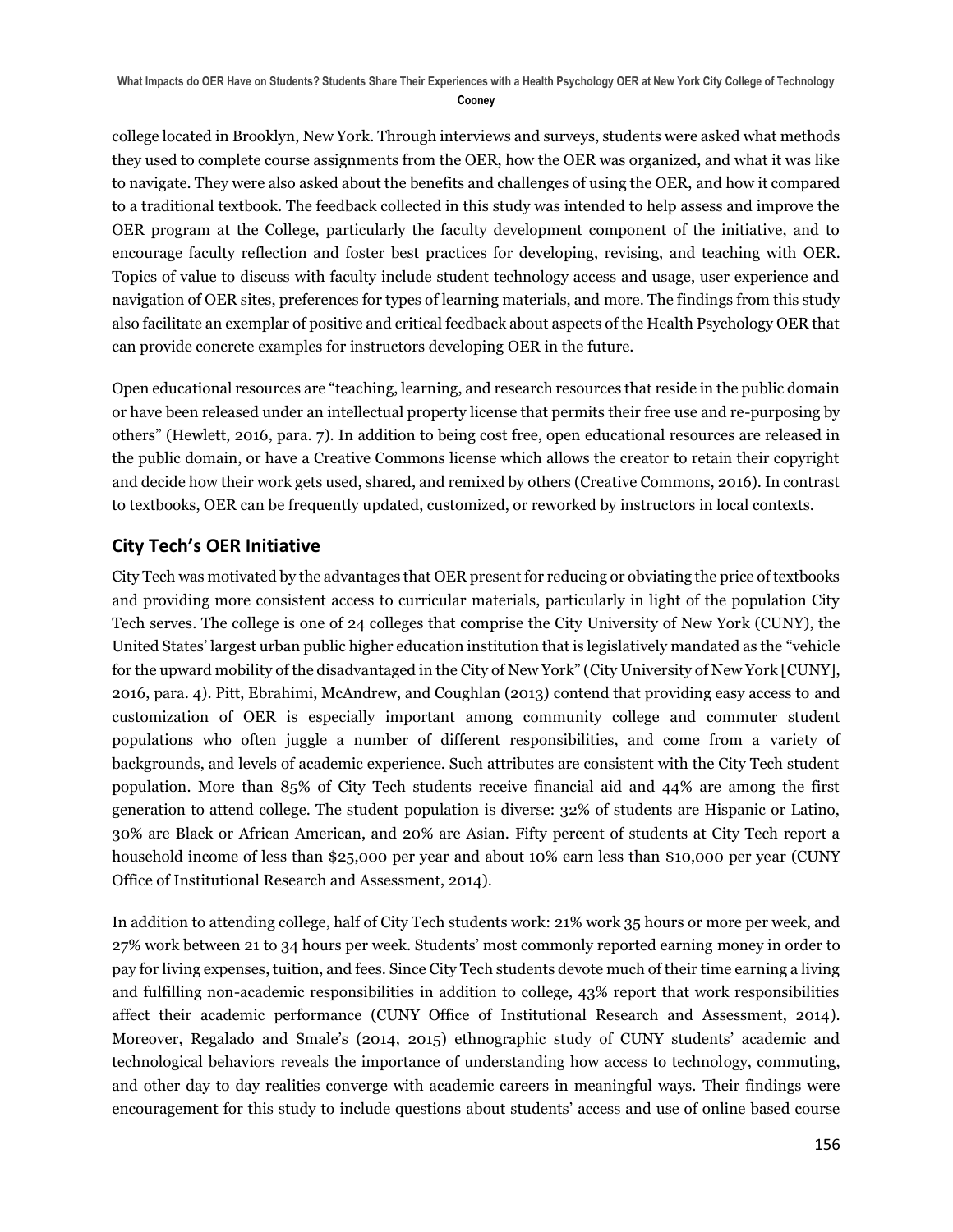materials particularly because faculty interviewed in their study voiced concerns about students' technology skills in academic settings.

The OER initiative at City Tech is run out of the College's Library and launched in Fall 2014. The pilot initiative awarded stipends for faculty to replace textbooks with a curated resource composed of openly licensed educational materials, as well as library digital subscription content, and other cost free educational materials. The initiative was modelled after similar programs launched at UMass Amherst and Temple University in the early 2010s (Bell, 2014; UMass Amherst Libraries, 2016). Completed OER were hosted on the OpenLab, City Tech's unique WordPress powered open source collaborative platform for teaching and learning. Data were collected in December 2015 at New York City College of Technology (City Tech).

#### **Study Significance**

This study was intended to engage students and foster a more inclusive and equitable platform on which to consider big pedagogical initiatives, in this case the creation/adoption of open educational resources as the primary curricular material in lieu of traditional textbooks. It aims to broaden existing discourse on OER adoption beyond methods often used to measure efficacy, by instead foregrounding dialogue from the learner's perspective, in line with the Freirian philosophy of working with students as involved subjects, not objects (Freire, 1996). The parameters of the OER program, and the attributes of the OER created, are contextualized to the institutional setting and students, which informs the data collected in this study.

There are a few distinctions in the City Tech OER initiative worth mentioning. First, the initiative is not an open textbook adoption program; rather, it supports faculty creation of OER by curating multiple open and alternative educational materials that constitute a collection of course materials. Another unique feature of the City Tech initiative is the OER hosting platform. OER are accessed via the City Tech OpenLab, an open teaching and learning system (as opposed to closed systems like BlackBoard) where it is possible for the City Tech community to interact with each other and the public (OpenLab, 2016). To support the open pedagogy philosophy, the OpenLab has several out of the box, mobile optimized environments for students and faculty to create their own websites including portfolios, projects, and clubs. Faculty have additional authorization to create course sites that can be open to the public, thus accessible to students after their City Tech careers end.

#### **Features of the Health Psychology OER**

In this study, students shared their experiences with and assessment of the OER in their interdisciplinary Healthy Psychology course. This course was particularly suitable for the OER initiative because the curriculum tackles contemporary issues from various disciplines such that the instructor felt there was no suitable textbook on the market.

The learning materials that were collected and posted together on a course site are a combination of existing OER, instructor generated OER, and external sites that are linked out to, including library subscription materials, and free to view materials that are not Creative Commons licensed. Learning objects consisted of video lectures, news, and scholarly articles, PowerPoint slides, and readings from Boundless, a for-profit company, which at the time the study was conducted, provided free textbook content with customized quiz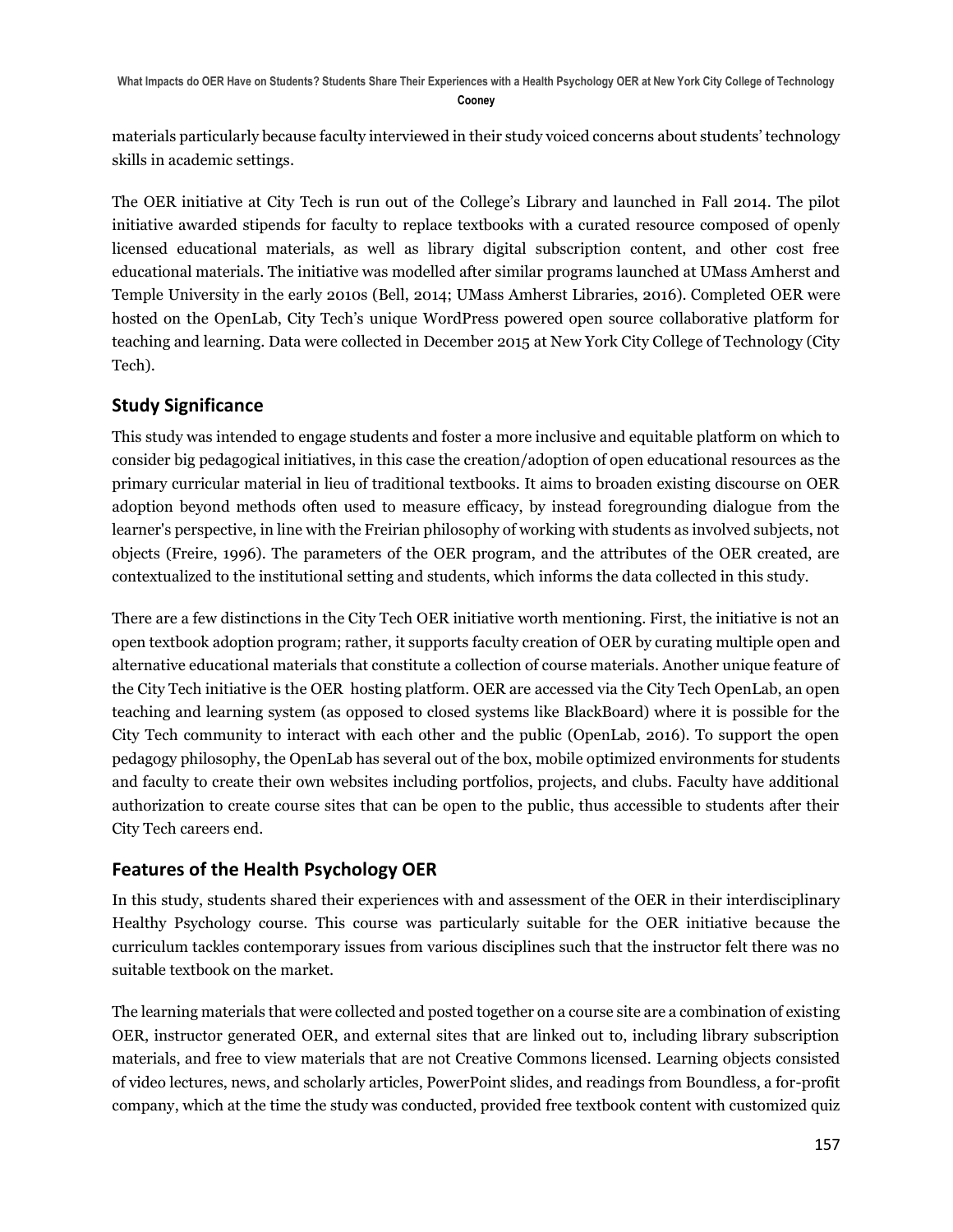and assessment activities on a digital platform. Since the course site includes all required assignments and readings, the syllabus, due dates, etc., it is distinct from a traditional textbook because everything is in one online location - effectively a full course "hub" housed on a WordPress powered site on the City Tech OpenLab.



*Figure 1.* Detail of the Health Psychology landing page.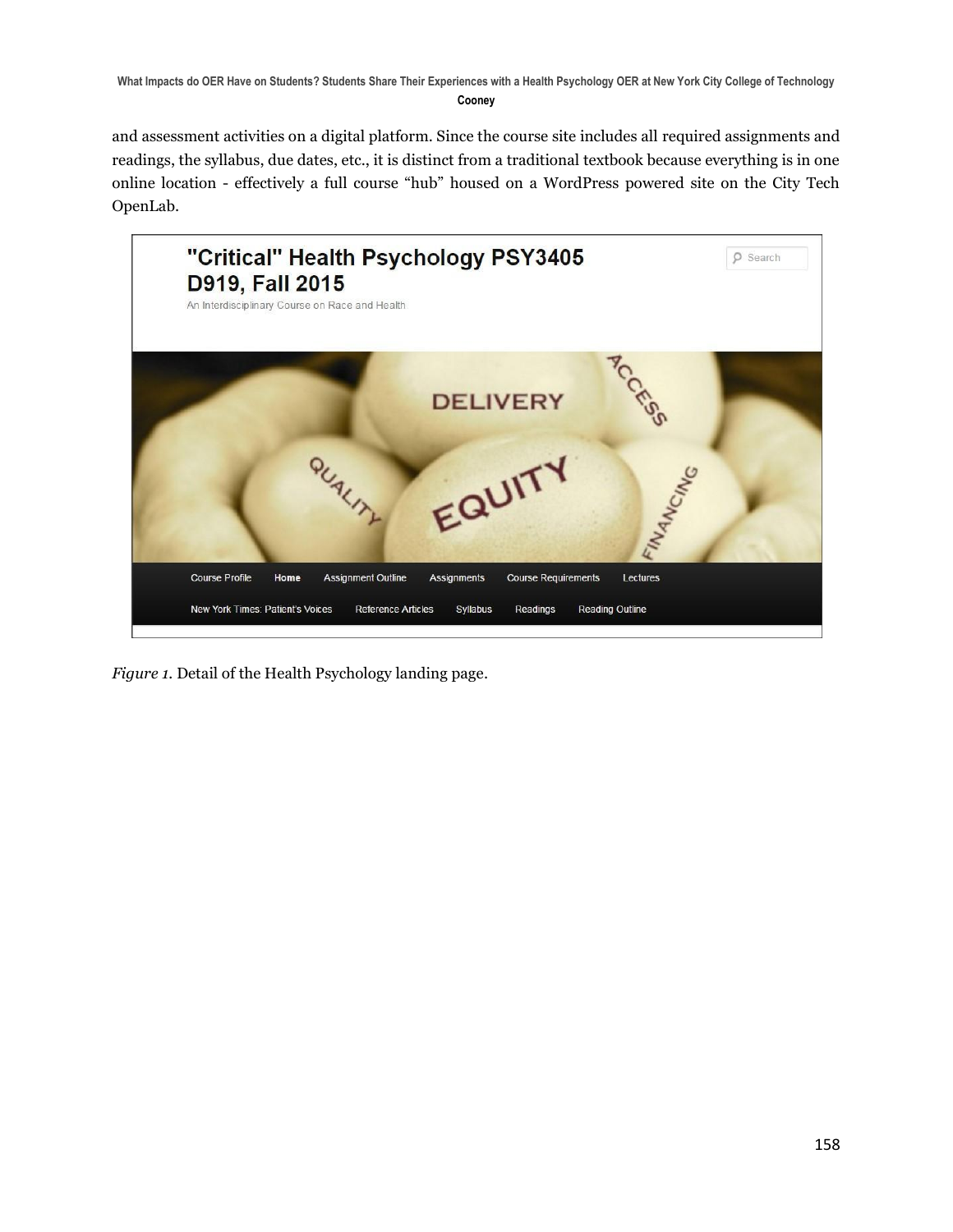|                                                                   |  | EQUI.                                     |                         |  | <b>MANC</b>            |
|-------------------------------------------------------------------|--|-------------------------------------------|-------------------------|--|------------------------|
| <b>Course Profile</b><br>Home<br><b>Assignment Outline</b>        |  | <b>Course Requ</b> rements<br>Assignments |                         |  | Lectures               |
| New York Times: Patient's Voices<br>Reference Arti                |  | "Bad Blood"- Tuskegee<br>Assignment       |                         |  | <b>Reading Outline</b> |
|                                                                   |  | <b>Critical Race Paper</b>                |                         |  |                        |
|                                                                   |  | <b>EXTRA CREDIT</b>                       |                         |  |                        |
| <b>Reading O</b>                                                  |  | <b>Group Poster Presentation</b>          |                         |  |                        |
|                                                                   |  | <b>Health Website Evaluation</b>          |                         |  |                        |
| This course reading outline a                                     |  | I'm Positive                              | erein may be subject to |  |                        |
| change at discretion of the in                                    |  | Individual Article Critique               |                         |  |                        |
| * indicates brief 1-10 item cu LiveWell: Behavior Change<br>grade |  | Program for Students                      | reading: 10% of course  |  |                        |
| <b>WEEK</b>                                                       |  | Race: The Power of an<br>Illusion         | <b>INGS</b>             |  | <b>READING</b>         |
|                                                                   |  | <b>Unnatural Causes: Is</b>               |                         |  | <b>DUE DATES</b>       |
| Week One: 8/31                                                    |  | Inequality Making Us Sick?                | s                       |  | 9/2                    |

*Figure 2.* Detail of the Assignment Outline page.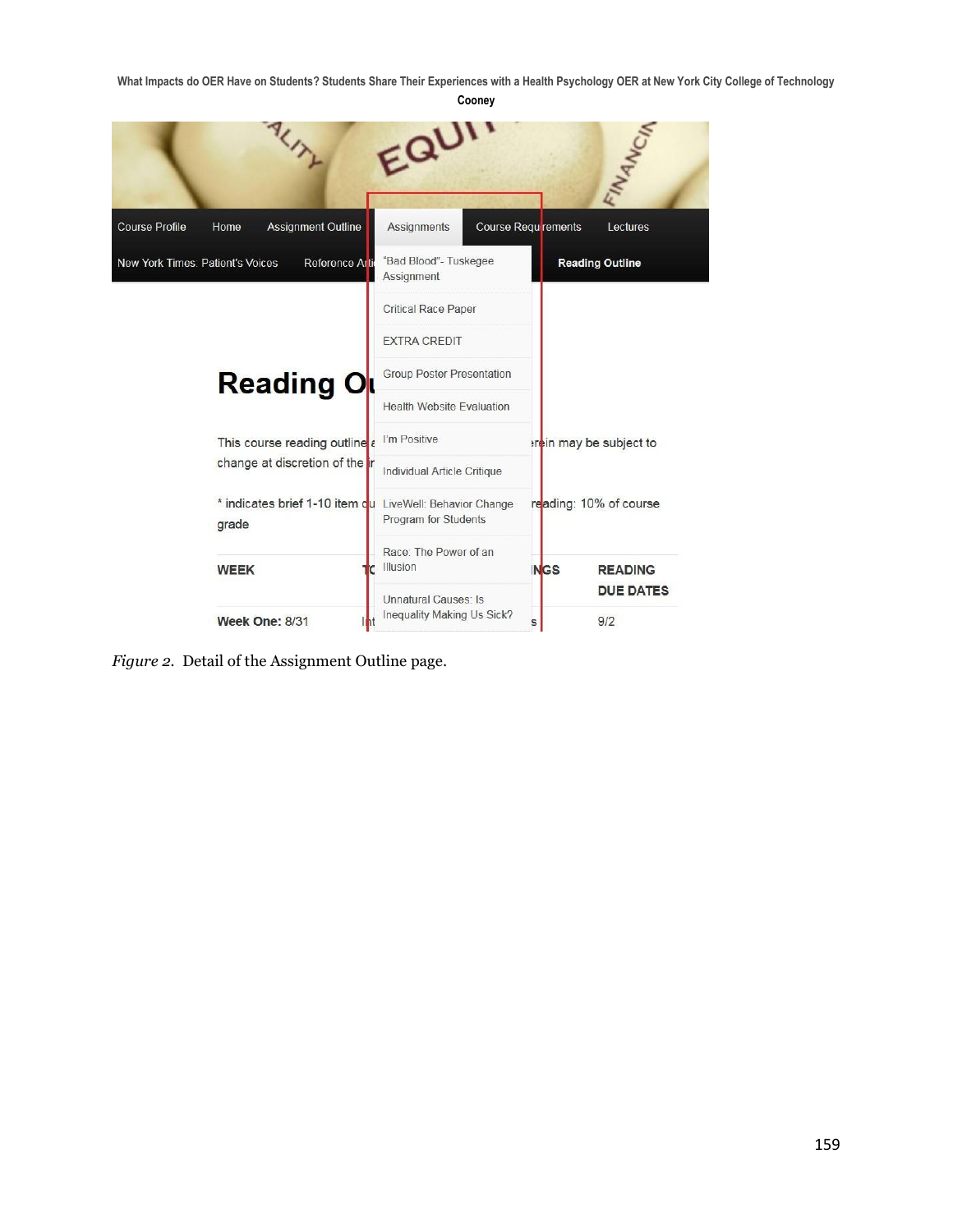|                       | "Critical" Health Psychology PSY3405<br>D919, Fall 2015<br>An Interdisciplinary Course on Race and Health                     |                                                                              | $\rho$ Search |
|-----------------------|-------------------------------------------------------------------------------------------------------------------------------|------------------------------------------------------------------------------|---------------|
|                       |                                                                                                                               | ACCESS A<br><b>DELIVERY</b>                                                  |               |
|                       | QUALITY                                                                                                                       | EQUITY<br><b>MANCINE</b>                                                     |               |
| <b>Course Profile</b> | Home<br><b>Assignment Outline</b><br><b>Assignments</b><br>New York Times: Patient's Voices<br>Reference Articles<br>Syllabus | <b>Course Requirements</b><br>Lectures<br>Readings<br><b>Reading Outline</b> |               |
|                       | <b>Assignment Outline</b><br>Below you will find the DUE DATES for all course assignments.                                    |                                                                              |               |
|                       | <b>Assignment Due Dates</b>                                                                                                   |                                                                              |               |
|                       | (Late assignments will not be accepted unless at the discretion of the professor<br>for 1/2 credit)                           |                                                                              |               |
|                       | Policy Responses (OW)                                                                                                         | 9/2/15                                                                       |               |
|                       | Tuskegee Assignment(OW)                                                                                                       | 9/10/15                                                                      |               |
|                       | Pre-Viewing Activity (OW) Race: The Power 9/16/15<br>of Illusion Episode One: The Difference<br>Between Us                    |                                                                              |               |
|                       | Post-Viewing Activity (OW) Race: The<br>Power of Illusion Episode One: The<br>Difference Between Us                           | 9/19/15                                                                      |               |
|                       | Pre-Viewing Activity (OW) Unnatural<br>Causes: When the Bough Breaks                                                          | 10/14/15                                                                     |               |

*Figure 3.* Detail of the Assignments (by subject) drop down menu.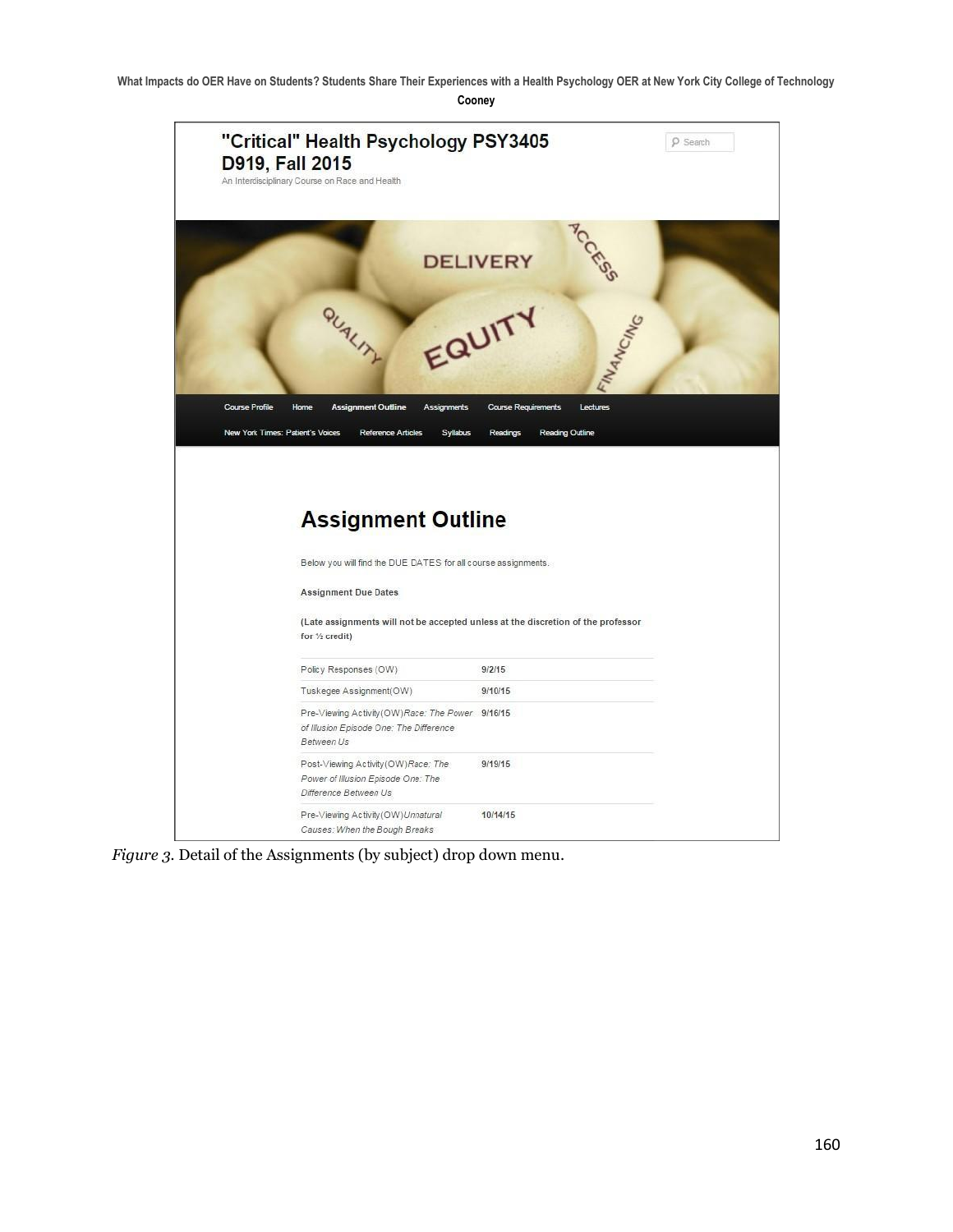

*Figure 4.* Detail of the mobile version view.

## **Literature Review**

Current literature discussing the impacts of OER programs in U.S. postsecondary institutions is growing but diminutive. The literature reveals that a frequent method of assessing these programs, particularly the efficacy of the OER, employs student performance metrics such as exam scores, pass rates, GPA, final grades, assessment instruments specific to disciplines, and withdrawal rates and credits earned. Student and faculty surveys or questionnaires are another method commonly used to assess OER programs. Rarely are interviews and focus groups conducted to learn about student perceptions of, and experiences with OER in depth.

Hilton's (2016) recent synthesis of literature assessing OER programs published through September 2015 discusses 16 studies, nine of which utilized student performance measures to explore the efficacy of the OER in comparison to formerly assigned textbooks, with learning outcomes and course enrollment trends.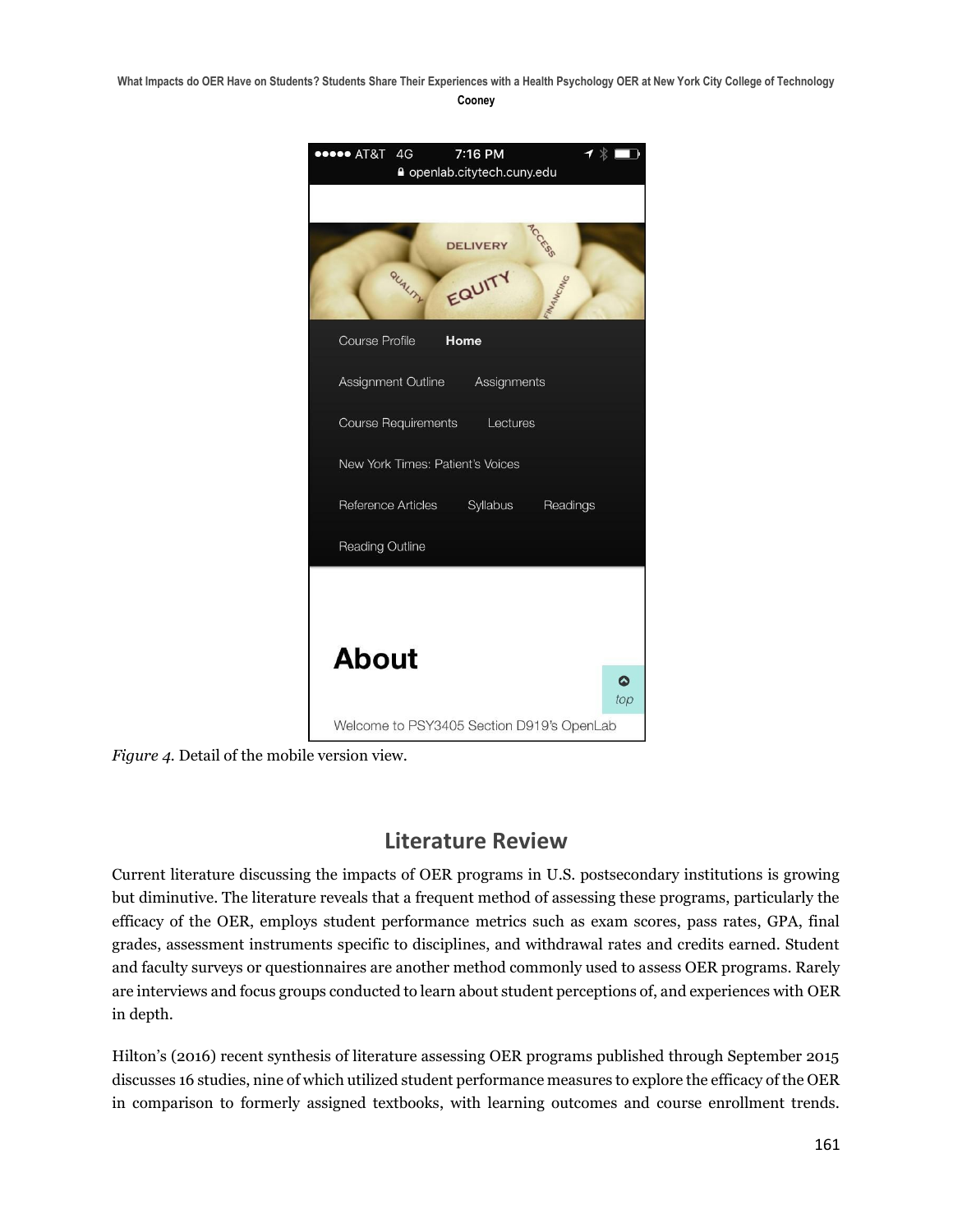Hilton analyzed and critiqued the rigor of the methods used in these studies and cited flaws and limitations in research design. These included suboptimal sample sizes for control and treatment groups, and multiple uncontrollable variances. Hilton concluded that despite the varying results of the nine studies, students' learning did not decrease with OER, and their performance remained the same.

Surveys are also a frequent component of OER assessment studies that seek to learn about students' perceptions of OER. At the time of writing this, I am aware of eight published articles (Bliss, Hilton, Wiley, & Thanos, 2013a; Bliss, Robinson, Hilton, & Wiley, 2013b; Feldstein, Martin, Hudson, Warren, Hilton, & Wiley, 2012; Hilton, Gaudet, Clark., Robinson, & Wiley, 2013; Lindshield & Adhikari, 2011; Lindshield & Adhikari, 2013; Pitt et al., 2013; Petrides, Jimes, Middleton-Detzner, Walling, & Weiss, 2011) and two institutional reports (Affordable Learning Georgia, 2015; TideWater Community College, 2015) that conducted student surveys. Two studies evaluating open textbook adoptions: the multi-institutional Project Kaleidoscope initiative (Bliss et al., 2013a, 2013b), and the open statistics textbooks project at De Anza College in California (Illowsky, Hilton, Whiting, & Ackerman, 2016) employed questionnaires. In contrast to this study, most of the above mentioned research assessed open textbooks with larger student samples. Trends in student responses indicate that OER users were satisfied with the cost savings afforded (Bliss et al., 2013a; Hilton et al., 2013; Petrides et al., 2011). Of the surveys and questionnaires that asked students to compare the OER to a traditional textbook, the majority of students found the OER to be comparable (Bliss et al., 2013a, 2013b) or preferred the OER (Feldstein et al., 2012; Illowsky et al., 2016; Lindshield & Adhikari, 2013; Petrides et al., 2011; TideWater Community College, 2015). Most respondents also reported they would recommend the OER to classmates (Hilton et al., 2013; Pitt, et al., 2013; TideWater Community College, 2015).

The studies had very few negative student responses. Of the two isolated groups that received negative feedback in the textbook transformation grants in Georgia, they both cited problems with usability, organization, and the writing style of the resources included in the OER (Affordable Learning Georgia, 2015). Writing style was also a theme expressed in feedback among students at De Anza College who assessed their open textbooks by considering the level of comprehensiveness, readability, and applicability (Illowsky et al., 2016). Hilton's (2016) literature review indicates that a minority of students across seven of the studies mentioned above found the OER to be inferior.

Several other findings from the above studies are also worth noting. Of those surveyed, 72% of students who used an online Flat World Knowledge textbook in Virginia State University's business program preferred it because of its enhanced portability over textbooks and 62% of students agreed the Flat World Knowledge textbook helped them to engage more with their course than a traditional textbook. The researchers acknowledged that students may have had biased preference toward the OER since it was free (Feldstein et al., 2012). Students who used an open version of a textbook called a flexbook in a Human Nutrition course at Kansas State University also preferred the ability to access multiple formats of the text such as PDF and Google documents versions (Lindshield & Adhikari, 2013).

To date, I am aware of only two other studies that interviewed or conducted focus groups with students. Petrides et al. (2011) studied the impacts of the Community College Open Textbook Project (CCOTP) in 2008, a program conducted with community colleges throughout the U.S. The second study that conducted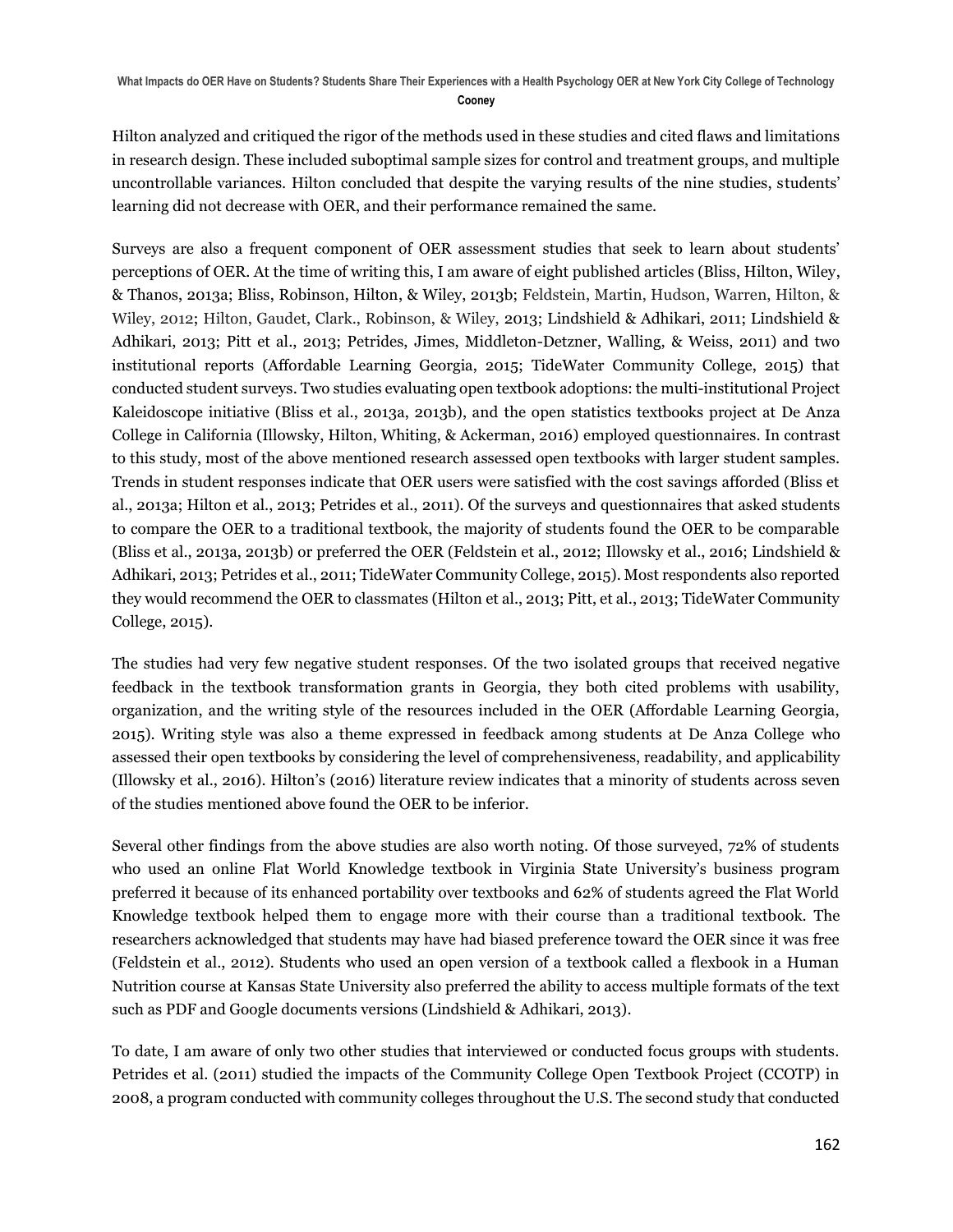interviews and focus groups, reported their survey and student performance analysis and did not discuss results from focus groups and interviews (Pitt et al., 2013). The findings of Petrides et al. (2011) support that students most commonly noted cost savings and easier access to the materials as benefits. Portability was a deciding factor in using the open textbook for their course according to 30% of student respondents. Both focus group and survey data supported the researchers' findings that "students revealed they incorporated the open textbook into their current learning practices, specifically with regard to technology use" (Petrides et al., 2011, p. 45). Their analysis also indicates that 77% of students preferred using print versions (hard copy or loose prints) of the open textbook during class time. Despite this preference, a minority of students reported printing out either the entire textbook or portions of it. They also report that students found the open textbook "supported increased interactivity with course materials" (Petrides et al., 2011, p. 45).

## **Methods**

To understand how using an OER impacted students, interviews and surveys were conducted upon receiving approval from the college Institutional Review Board, and obtaining appropriate consent forms from participants. Participant eligibility was limited to students enrolled in the Health Psychology course whose section was assigned the OER created by their instructor in the OER pilot program, who also taught all three sections. Surveys and interviews were conducted anonymously. Both instruments were designed to stimulate dialogue about usability, and the curricular materials comprised in the Health Psychology OER.

Two students from each of the three Health Psychology course sections were recruited for interviews on a voluntary first-come, first-served basis. A total of six students participated in the semi-structured one-onone interviews lasting approximately 45 minutes each and were compensated for their time with \$15 MetroCards. Participants were read and provided with a print copy of standard instructions about the interview process to maintain the consistency of each interview (Creswell, 2009) and each of the 12 interview questions were read aloud to students via script. It was also stated that both the participant and the interviewer could ask questions to clarify and follow up as needed. This interview format provided the flexibility to pose open-ended questions that counterbalanced close ended survey items in order to glean more nuanced and detailed perspectives from students in their situated learning environments.

Interview items asked where, with what devices, and how students used the OER to complete coursework. Students were also asked for their feedback on the usability of the OER, their perspectives on the resource as their primary course material, and how using the OER compared to a traditional textbook.

There were a total of 86 students eligible to complete the survey from three sections of the Health Psychology course, and there were a total of 67 respondents. The aim of the survey protocol was to capture as much student feedback as possible to compare with student interviews. Several preceding studies were consulted (Feldstein et al., 2012; Hilton et al., 2013; Bliss et al., 2013; Affordable Learning Georgia, 2015) that asked similar questions in students surveys. Additionally, the OER Research Hub's shared list of survey questions, and some online learning literature focusing on usability and instructional design (Young & Hoerig, 2013; Lee, 2014) were also consulted for additional guidance on survey items. Paper surveys were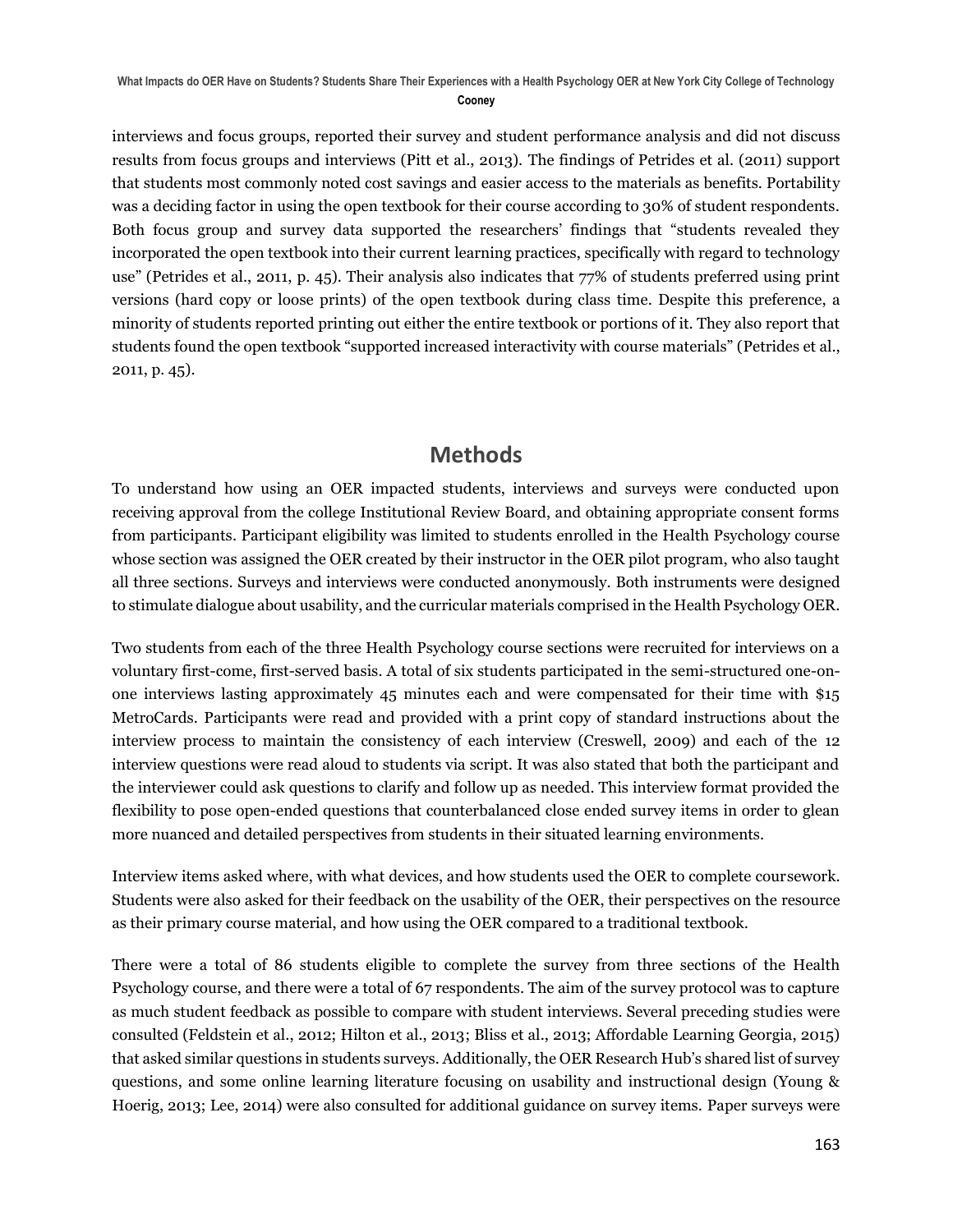distributed to students at the end of each class section. I provided students with a brief description of the research project and the purpose of the survey, and reminded students that the process was entirely voluntary, anonymous, and was unrelated to their course or grades at City Tech.

The survey consisted of 12 questions that addressed demographics, and whether students had prior experience with the OpenLab. Another item asked about routine methods of accessing traditional textbooks. Remaining questions addressed the OER in relation to accessing the resource, completion of coursework, usability, navigation and ability to locate materials, quality, and students' overall evaluation of the OER, especially compared to a traditional textbook. Likert scales captured student responses with frequencies, levels of agreement, likelihoods, and levels of difficulty. There were also multiple-choice questions, some of which included an option for open ended responses.

#### **Research Design Challenges**

Nomenclature was a challenging aspect of creating the research protocols. Students were not expected to be able to define or be familiar with open educational resources and the acronym: "OER." Therefore, in both the survey and interview protocols, these terms are omitted. Instead, the OER are described in plain, discernable language. For this study, it is appropriate to refer to the Health Psychology resource as an OER, but it was consistently referenced to students as the Critical Health Psychology course site and discrete learning objects within the site were referred to as "course materials" *on* the Critical Health Psychology course site.

## **Results and Discussion**

#### **Demographics**

Demographics indicate that students surveyed in three sections of Health Psychology were diverse in their levels of academic experience and disciplinary tracks. Students represented a wide distribution with fifteen distinct majors reported among the 67 survey respondents. Computer Systems Technology - a baccalaureate program - was the most frequently reported major with 24 (36%) students. The next most prevalent majors were Hospitality Management and Nursing; each with eight (12%) students. The third most frequently reported major was Human Services, with five (7%) students. The remaining 22 were divided among 11 different majors, with one to three students per major. Students who were interviewed studied Human Services, Computer Systems Technology, Radiologic Technology, Electrical Engineering Technology, and Nursing. The majors reported indicate that students from both baccalaureate and associate degrees were well represented in the study sample.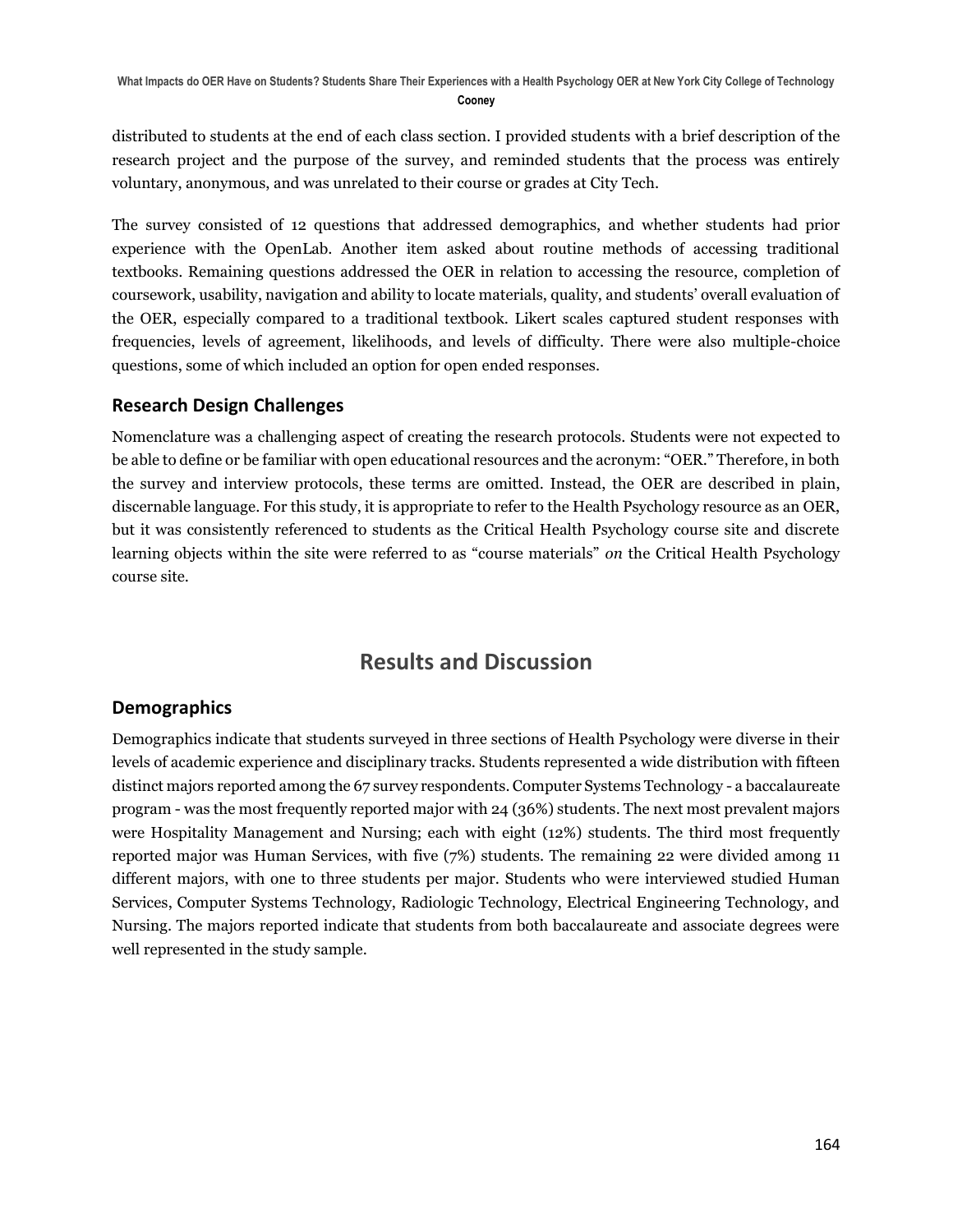#### Table 1

#### *Distribution of Student Majors (n=67)*

| Major/Program                                                               | <b>Degrees</b><br>offered | <b>Percent of</b><br>students | <b>Student</b><br>response |
|-----------------------------------------------------------------------------|---------------------------|-------------------------------|----------------------------|
| <b>Applied Mathematics (Finance)</b>                                        | <b>BS</b>                 | 1%                            | $\mathbf{1}$               |
| <b>Architectural Technology</b>                                             | AAS & B Tech              | $1\%$                         | $\mathbf{1}$               |
| <b>Biomedical Informatics</b>                                               | <b>BS</b>                 | $1\%$                         | $\mathbf{1}$               |
| <b>Construction Management &amp; Civil</b><br><b>Engineering Technology</b> | AAS                       | 3%                            | $\overline{2}$             |
| <b>Computer Information Systems</b>                                         | AAS                       | 3%                            | $\overline{2}$             |
| <b>Computer Science</b>                                                     | AS                        | 3%                            | $\overline{2}$             |
| <b>Computer Systems Technology</b>                                          | <b>B</b> Tech             | 36%                           | 24                         |
| <b>Electrical Engineering Technology</b>                                    | AAS                       | 4%                            | 3                          |
| <b>Entertainment Technology</b>                                             | <b>B</b> Tech             | 3%                            | $\overline{2}$             |
| <b>Health Services Administration</b>                                       | <b>BS</b>                 | 3%                            | $\overline{2}$             |
| <b>Hospitality Management</b>                                               | AAS & B Tech              | 12%                           | 8                          |
| <b>Human Services</b>                                                       | AAS & BS                  | 7%                            | 5                          |
| Liberal Arts                                                                | AA & AS                   | 4%                            | 3                          |
| Nursing                                                                     | AAS & BS                  | 12%                           | 8                          |
| Radiologic Technology                                                       | AAS & BSRS                | 4%                            | 3                          |

Of those surveyed, 80% of students reported having taken between three to eight semesters of college - this was the same range reported by students in the interviews - and the remaining 20% of students completed between 9 and 14 semesters. Students also indicated whether they used the OpenLab platform prior to this course: 38 (57%) students used the OpenLab prior to taking the Health Psychology course, and 29 (43%) students had not.

#### **Access and Technology**

When surveyed about what methods they used to access their assigned readings from the OER, 70% of students reported reading on their personal laptop or computer all or most of the time. This is an interesting finding given the transient nature of urban commuter students, and the ubiquity of mobile phone usage.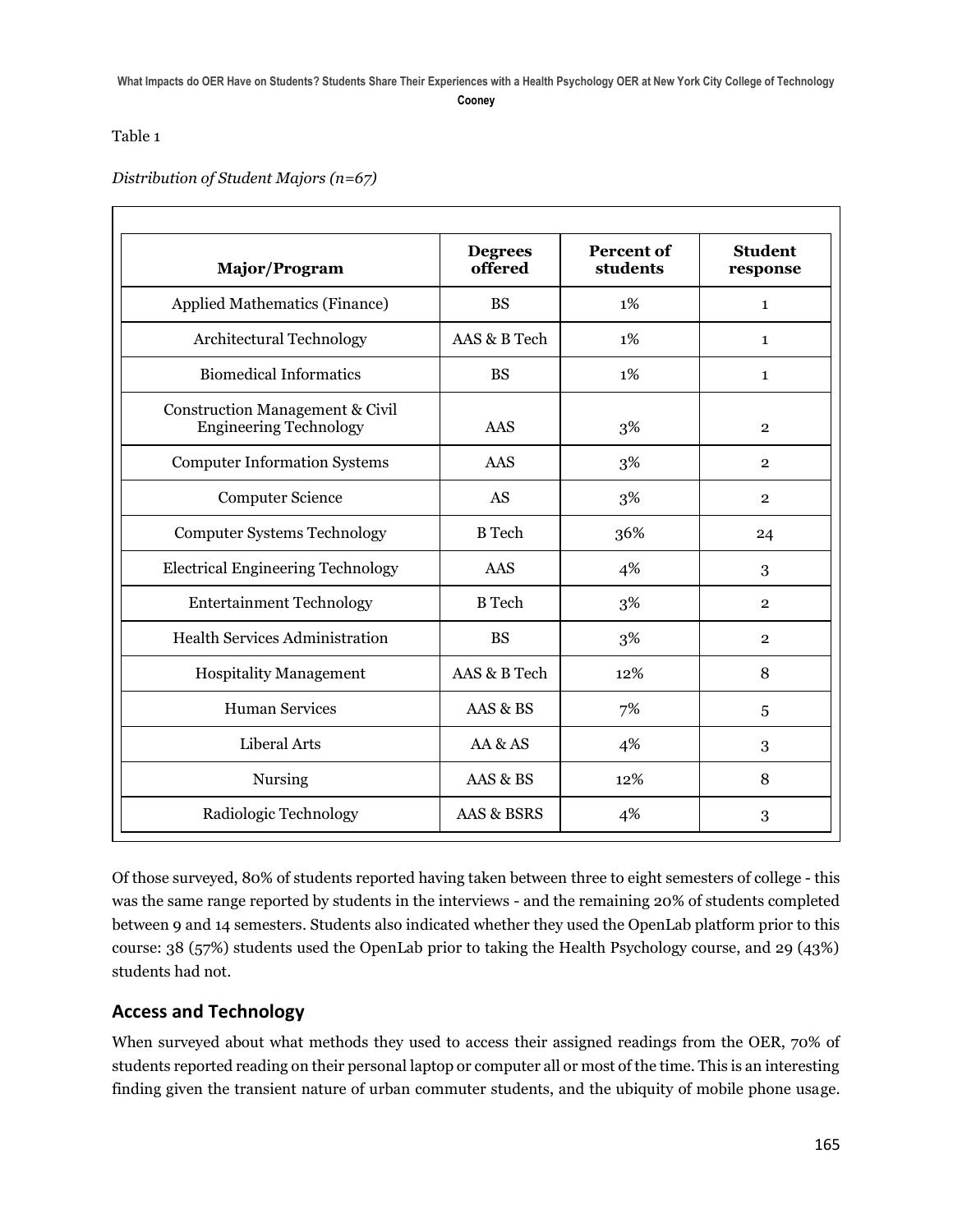Nevertheless, reading on a smartphone was the next most common method that 31% of students reported doing all or most of the time.

Fifty six percent of students reported reading with a City Tech computer regularly (31%) to all or most of the time (25%). Students least frequently read by printing their readings out: 49% of students rarely to never printed readings, while only 16% printed all or most of the time. Half of the students interviewed mentioned not printing anything either. The second least common method of accessing the readings was via tablets: 40% of students said they rarely to never used tablets. The drop in tablet usage contrasts Regalado and Smale's (2014) earlier reports that indicated a rise in tablet usage in 2011.

#### Table 2

*Distribution of Student Responses Regarding How They Access the Assigned Readings From the Health Psychology OER (n=66)*

| <b>Answer options</b>                            | All or most of the |                  |                     | Rarely/      |
|--------------------------------------------------|--------------------|------------------|---------------------|--------------|
| (select all that apply)                          | time               | <b>Regularly</b> | <b>Occasionally</b> | <b>Never</b> |
| I print them out.                                | 16%                | 11\%             | 24%                 | 49%          |
| I read them on a smart phone.                    | 31%                | 13%              | 30%                 | 26%          |
| I read them on a personal laptop or<br>computer. | 70%                | 23%              | 2%                  | 5%           |
| I read them on a City Tech<br>computer.          | 25%                | 31%              | 16%                 | 27%          |
| I read them on a tablet.                         | 18%                | 22%              | 20%                 | 40%          |

#### **Printing**

Respondents indicated why they printed readings if they had done so. Of those who responded, the majority reported printing so they could take notes on the page (65%), while the second most common reason reported was a preference for paper (41%). The response rate for this question was 46. In the prior question there were 66 respondents. Based on this deviation in number of respondents, one could infer that about 30% of students found the question not applicable to them, which suggests roughly that percentage of students did not print at all.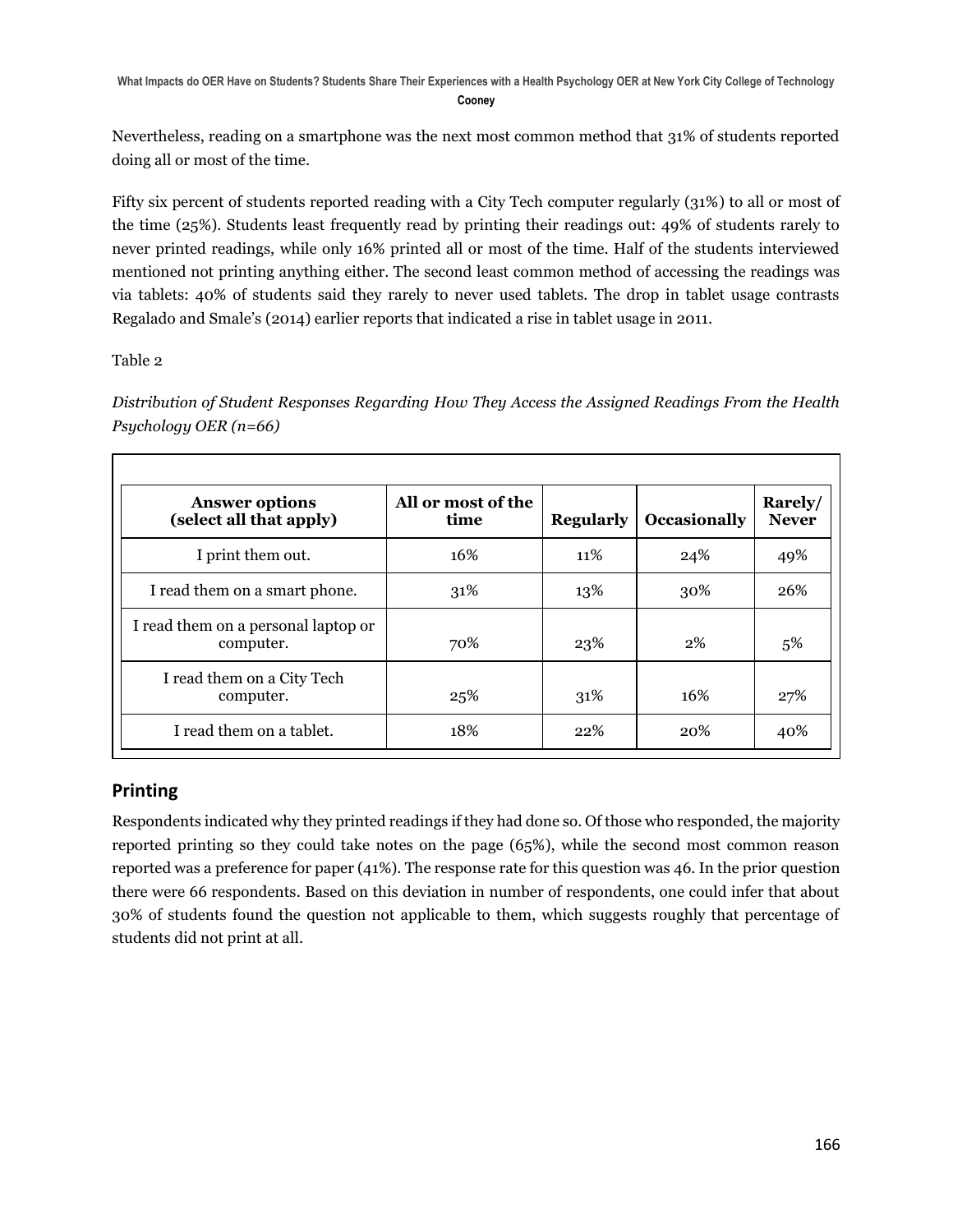Table 3

*Did You Print?" (n=46)*

*Distribution of Student Responses to the Question: "If You Printed Out Any Readings for the Course, Why* 

| Answer options (select all that apply)                                                | Percent of<br>students | Student<br>response |
|---------------------------------------------------------------------------------------|------------------------|---------------------|
| I printed because I prefer paper.                                                     | 41%                    | 19                  |
| I printed because it is hard to access the readings online<br>when I'm off campus.    | 17%                    | 8                   |
| I printed because it is hard to access the readings online<br>while I'm at City Tech. | 4%                     | $\mathbf{2}$        |
| I printed because I wanted to take notes on the page.                                 | 65%                    | 30                  |
| Other.                                                                                | 15%                    |                     |

**Completing Assignments**

While most of the students interviewed in this study mentioned using a mobile phone to complete readings and quizzes online from time to time (out of convenience, or to maximize their time), two students preferred completing course assignments with computers on campus. The remaining four students used a combination of smart phones, tablets, laptops, and desktops. During interviews, students shared how they accessed the OER on a daily basis.

Depends on the day, and like what I'm doing. I live far out in Brooklyn so my train goes outside, so sometimes I'll use it on my phone while I'm on the train...I have a Kindle so I can access it from my Kindle, or if I'm home I just use my laptop.

-Student

The device they used and their work location depended on multiple variables: schedule and type of assignment, preference for working environment, and level of convenience.

[I use the] school computer cuz I don't like using the wifi here cuz it's like a whole process, but when, sometimes I'm on the bus I use my actual data from my phone. And then if I'm home I use my laptop or my actual…[desktop].

-Student

As the findings from Regalado and Smale's (2014) earlier study demonstrated, students' abilities to engage in academic work hinged on access to computers at home or on campus. All of the students interviewed with one exception - mentioned routine use of school computer labs to work on assignments. The student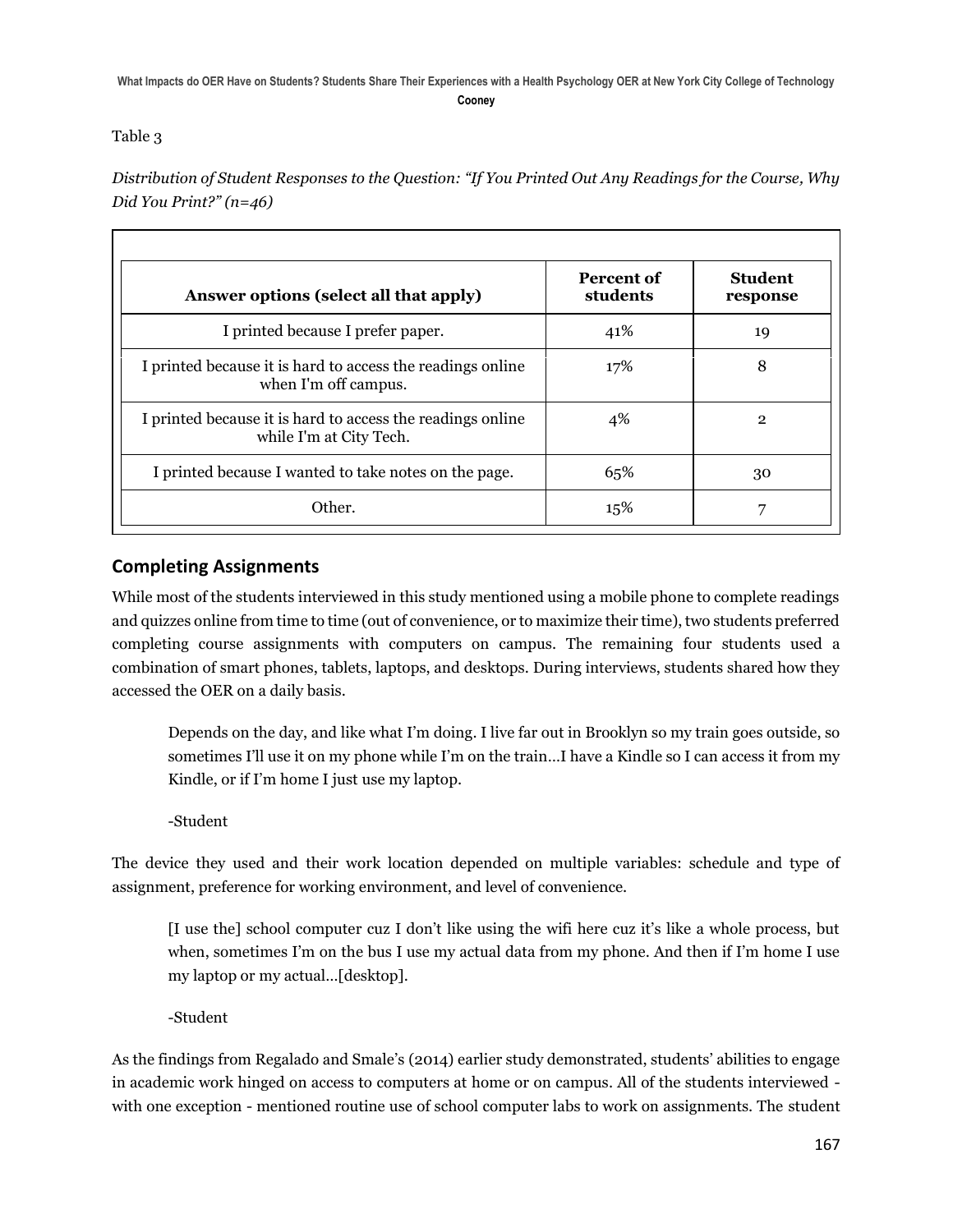who did not mention using the computer labs preferred working off campus, and found it easier to work outside of home, so Starbucks was her typical site for academic work. One student completed most of his work at the Library, citing it was optimal to working at home, while a second student preferred completing readings at home, and a third preferred writing assignments at home.

### **Challenges Accessing the OER**

Students most frequently cited difficulties with accessing the OER via campus wifi (27%), and seven (10%) students had difficulty accessing wifi off campus. Though a small percentage of the total sample, this presents a notable barrier to accessing primary course materials, especially given that wifi on campus is unreliable. Three (4%) students reported trouble finding a device to access the OER on campus and two (3%) reported difficulty finding a device to access the OER off campus. Although these numbers are small, they are an indicator that some of our students face tremendous access barriers that should be mitigated with design solutions, and improved services, and infrastructure.

Students also reported difficulties associated with usability that will be discussed in the next section. Due to the design of the survey item, there is no indication whether reported challenges were persistent or isolated, so it is unknown whether students overcame them.

Table 4

| <b>Answer options</b>                                   | <b>Student response</b> |
|---------------------------------------------------------|-------------------------|
| No challenges                                           | 26                      |
| Finding wifi to access the course site on<br>campus     | 18                      |
| Knowing where to find the resources                     | 15                      |
| Technological problems with<br>downloading resources    | 12                      |
| Finding wifi to access the course site off<br>campus    | 7                       |
| Taking notes on the resources                           | 5                       |
| Printing the resources                                  | $\overline{4}$          |
| Finding a device to access the course<br>site on campus | 3                       |

*Reported Challenges Associated with Accessing Materials from the OER (n=63)*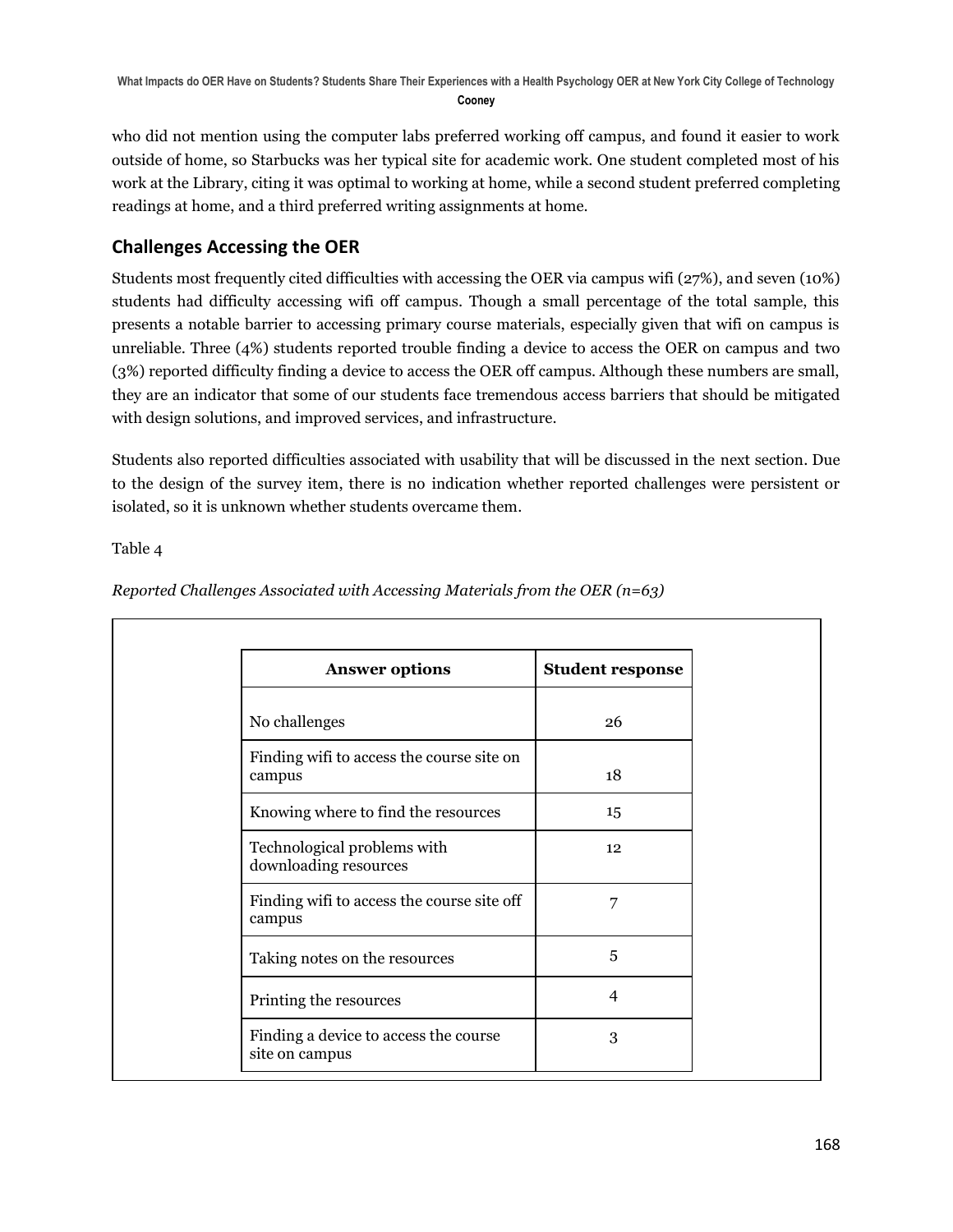## **Organization and Usability**

Students who were interviewed commonly referred to the site as well organized and easy to use. Other words students used to describe the OER were helpful, user-friendly, and a "guideline to the semester." They also mentioned how the OER is categorized and has tabs or pages for different course components. The "due dates" page on the OER was most frequently mentioned when students described how the OER site was organized.

One student voiced that there was an initial learning curve to understand how to navigate the OER. Despite initial differences in comfort levels and familiarity with the OpenLab platform, all of the students interviewed found it easy to gain proficiency with the OER.

When asked how they would describe the OER to a new user, one student said people would adapt to it right away because it is comparable to technology we routinely use, likening it to social media.

Log on… navigate through it. Wherever you need to go you can find it. Use the search option.

-Student

Students also provided recommendations for prospective users. One said they would encourage people new to the OER to click through everything on the site to get a feel for it and become comfortable navigating. A second student recommended printing out everything on the OER (the tabs/pages that comprise the site) so they know and have a copy of everything they need, including the list of due dates. A third student said that becoming familiar with the OpenLab platform by signing up for an account in advance would help.

The survey also asked students what it was like to locate materials on the OER. Students responded positively by reporting that it was easy (52.2%) or extremely easy (35.8%) to find what they needed (totaling 88%). Seven (10.4%) students had a neutral response, and one student found navigating the OER to be difficult. Paradoxically, a sizable minority of students (24%) also reported having trouble knowing where to find the resources (Table 4). It is unclear whether survey respondents were able to overcome the challenge, though students who were interviewed reported moving beyond initial navigational issues, and did not mention difficulties finding resources aside from one mention of a few broken links.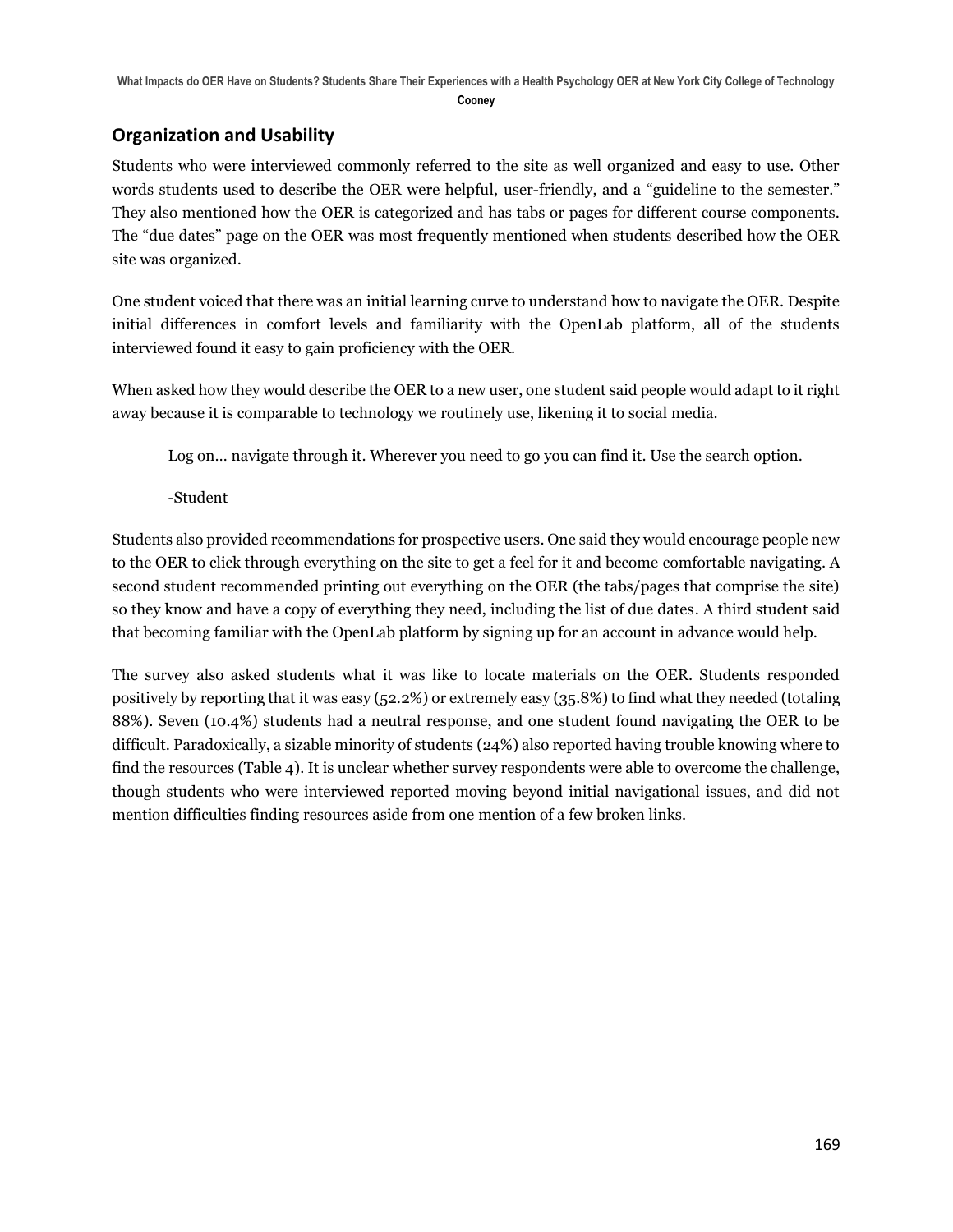Table 5

*Distribution of Student Responses to the Question: "How Would You Rate Your Overall Ability to Find What You Need on the Critical Health Psychology Course Site?" (n=67)*

| <b>Answer options</b>      | <b>Percent of students</b> | <b>Student response</b> |
|----------------------------|----------------------------|-------------------------|
| <b>Extremely easy</b>      | 35.8%                      | 24                      |
| Easy                       | 52.2%                      | 35                      |
| Neither easy nor difficult | 10.4%                      |                         |
| Difficult                  | $1.5\%$                    |                         |

#### **Preferences and Impacts on Learning Habits**

All students who were interviewed mentioned their satisfaction with, and preference for having all the course materials in one place. Two students really appreciated having a full, up-to-date guide covering the semester long course in contrast to past professors who might assign work verbally or on a weekly basis. Both also mentioned liking the option to complete work ahead of time.

It's like having the whole course in the website so you know what to follow...You don't need to wait for the professor to say, "next week this is due, and this is how you do it," it's just like, ok, so next week this is due, and it's explains it to you on the OpenLab.

-Student

I like looking ahead sometimes… when I have free time… all the material and all the homeworks were available already. So I like that… if I wanna do something earlier than the due date I could.

- Student

Most students referred to the due dates as a "go to" that linked to all the supporting materials needed to complete their assignments. This functionality was a welcome departure from their descriptions of scheduling time to visit the library to make copies of assignments.

Two students had contrasting responses to how the OER impacted their academic habits. They both responded in the context of having better access to the OER which created a new level of convenience. One student found this to be a positive influence because she was able to maximize and allocate time to complete work more efficiently. Instead of saving all of her course work for what she described as a "congested" window of six or eight hours when she was home, she could complete some work prior to arriving home, and free up more time to do other course work.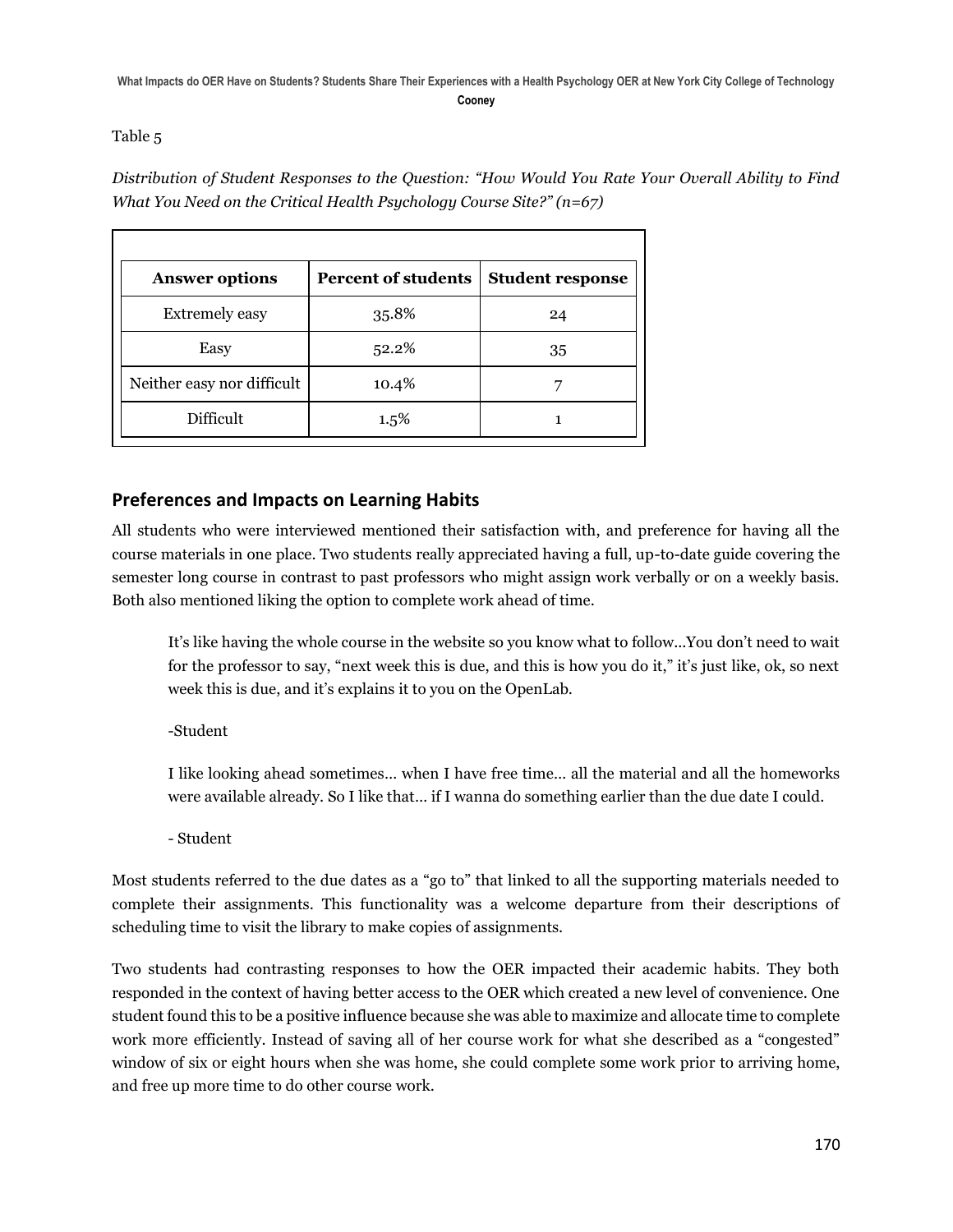the little short times that I do have that are free, I actually utilize it in order to study, in order to read. While before, if I had the textbook, I wouldn't do that cuz it's kind of a hassle bring[ing] the textbook… I would just listen to music… [and] when I get home, I'll read those chapters.

-Student

The other student found the added convenience almost made her procrastinate over completing the work more. This student also mentioned that she probably studied more frequently because of the accessibility.

Survey respondents rated how each of the course materials supported their learning process, if at all. The responses were very positive, with the majority of students agreeing that each material supported their learning, suggesting that students liked using a variety of educational materials. Students reported that the required assignments and quizzes were most supportive of their learning process.

Table 6

*Level of Agreement About Course Materials From the OER That Supported the Learning Process (n=66)*

| <b>Answer options</b>                                                                    | <b>Strongly</b><br>agree | Agree | <b>Neither</b><br>agree or<br>disagree | <b>Strongly</b><br>disagree | Available,<br>but I don't<br>use this | <b>Student</b><br>response |
|------------------------------------------------------------------------------------------|--------------------------|-------|----------------------------------------|-----------------------------|---------------------------------------|----------------------------|
| Posting or reading<br>comments on the<br>course site supports<br>my learning<br>process. | 21%                      | 68%   | 8%                                     | 3%                          | $0\%$                                 | 66                         |
| Powerpoint lectures<br>support my learning<br>process.                                   | 29%                      | 61%   | 11%                                    | 0%                          | 0%                                    | 66                         |
| Online video<br>lectures support my<br>learning process.                                 | $33\%$                   | 52%   | <b>9%</b>                              | 3%                          | 3%                                    | 66                         |
| Scholarly articles<br>support my learning<br>process.                                    | 27%                      | 50%   | 14%                                    | 6%                          | 3%                                    | 66                         |
| Links to other web<br>resources support<br>my learning<br>process.                       | 26%                      | 59%   | 12%                                    | 2%                          | 2%                                    | 66                         |
| Required<br>assignments<br>support my learning<br>process.                               | 38%                      | 54%   | 8%                                     | 0%                          | 0%                                    | 65                         |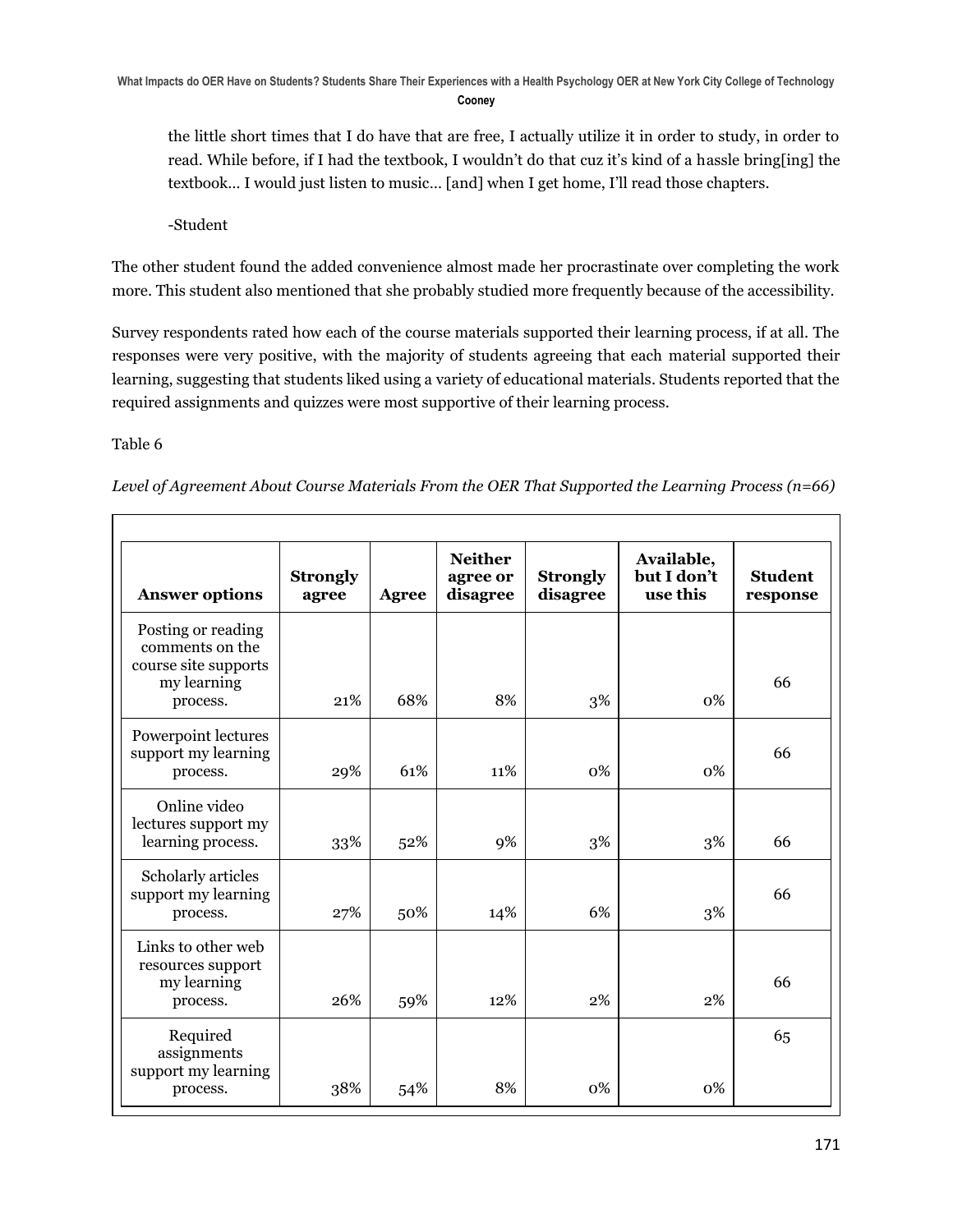| Required quizzes                |     |     |    |    |    | οF |
|---------------------------------|-----|-----|----|----|----|----|
| support my learning<br>process. | 38% | 54% | 6% | 2% | 0% |    |

#### **OER Versus Textbook**

When asked how the OER was different from a traditional textbook, most of the students responded in the interviews by sharing features of the OER that they liked. Half of the students began their responses by saying the OER was easier to access and more convenient because everything was available in one place – the OER site. Half of the students also contrasted the OER with textbooks by mentioning the cost savings, and most of the students (four of the six interviewees) also shared satisfaction with not having to carry a textbook around. One student mentioned how the OER saved her from developing back pain – something that had happened with textbooks in the past. Other students shared their relief at not having to worry about transporting a textbook to and from class, to work, and elsewhere, which alleviated complications as they planned their academic and life schedules. A couple of students described the OER as helpful and a time saver. A student remarked on how the OER freed her from having to borrow the textbook from a library, something that was time consuming and created stress over worrying when the return date approached. Another student said that textbooks, while required, were rarely utilized in some courses anyway.

Half of the students interviewed preferred the composition and format of the OER much more than a textbook.

It made me more focused… you know, with the textbook- I don't like- I can get kinda lazy about it. But I go on the computer and, it's something that I like to do so it kind of motivates me more to do it.

- Student

Another student felt the quizzes that accompanied the readings on Boundless really helped her test her knowledge and review areas that she didn't initially understand.

[When using] a regular textbook, I would just read it and think in my mind, "Ok you understand everything." But you actually didn't because, I mean, no one forces you to read the questions [in the back] of the textbook.

-Student

A couple of students found the course readings to be far less overwhelming than a textbook because they could focus in on the important components.

When you have the textbook, it's a little bit overwhelming with all the information that's in it. You have to look through it. You just feel like, ok, I have to read these chapters. So it's overwhelming to see how much you have to actually do. But if you have- you print it out from the site, you say, ok,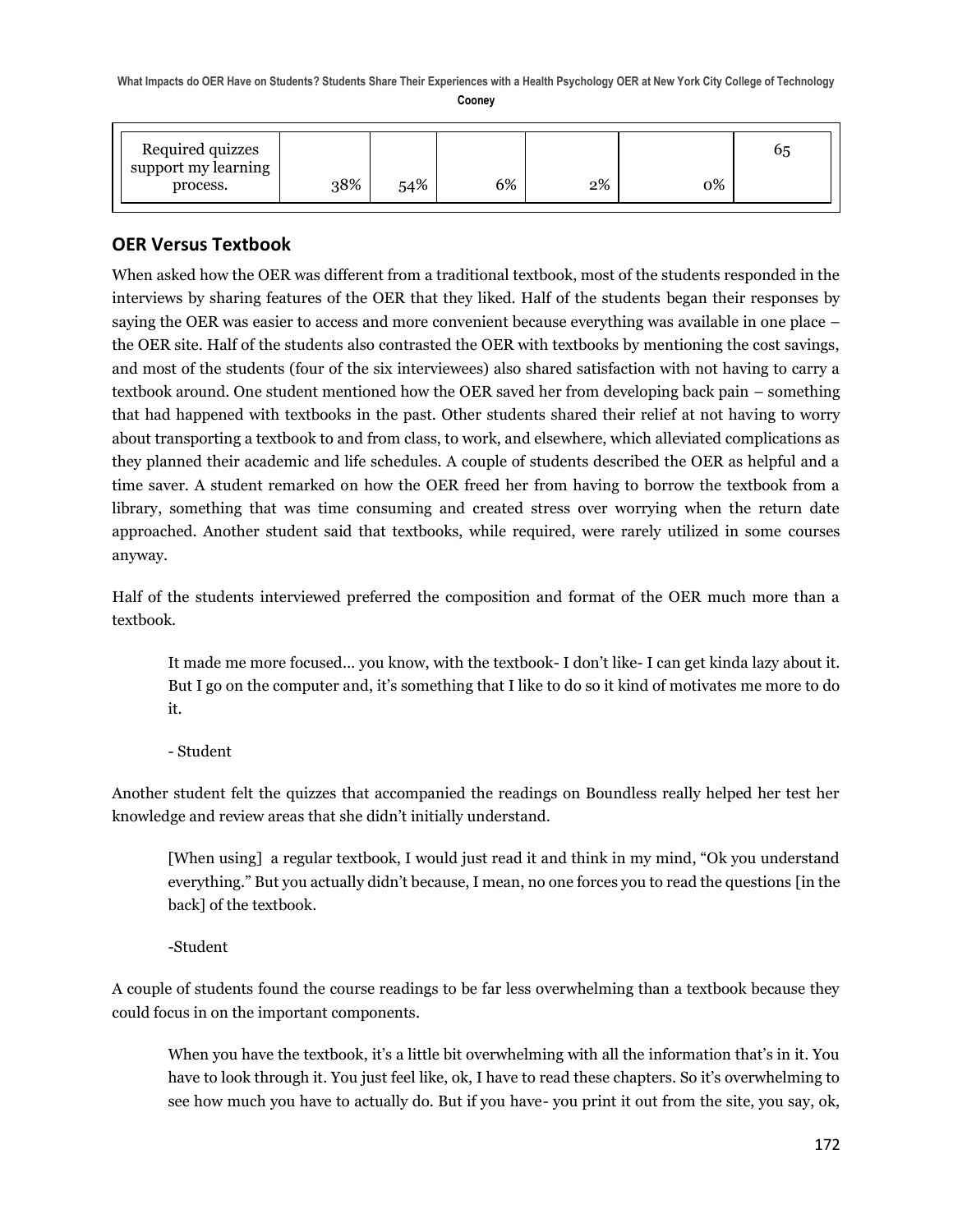this is what I have to do. This is the only thing I need to do. So it's like you're focused on only what you printed out.

-Student

One student mentioned her preference for watching videos, a learning habit she had developed independently by searching for YouTube videos related to other courses that did not integrate multimedia into the curriculum.

Survey respondents also shared their perceptions of the quality of the OER readings. Eighty one percent of students found their quality to be somewhat to much better than a textbook.

Table 7

*Response Rating on the Quality of the OER Course Readings Compared to a Textbook (n=67)*

| <b>Answer options</b> | <b>Percent of students</b> | <b>Student response</b> |
|-----------------------|----------------------------|-------------------------|
| Much better           | 41.8%                      | 28                      |
| Somewhat better       | 38.8%                      | 26                      |
| About the same        | 16.4%                      | 11                      |
| Somewhat worse        | $1.5\%$                    |                         |
| Much worse            | $1.5\%$                    |                         |

Survey respondents also rated aspects of their course experience against a traditional textbook and the results were largely positive. Students were most positive about the OER increasing their satisfaction with the learning experience, and increased engagement with course lessons in comparison to a textbook. By contrast, 32% of students did not think using the OER instead of a textbook affected their grade and 35% reported it had no effect on their confidence. Twenty percent of students also reported that the OER did not impact their class participation or their interest in the course.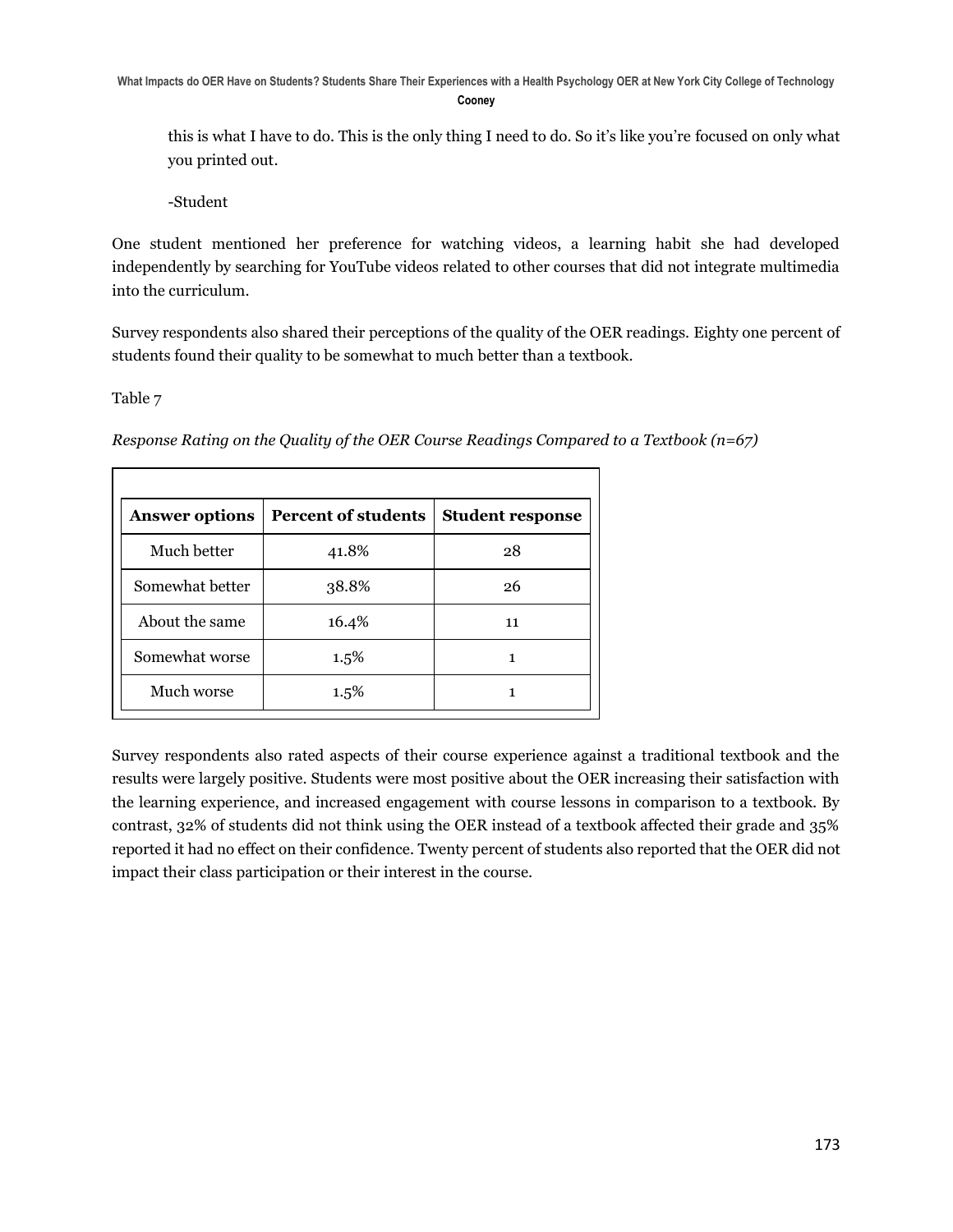#### Table 8

#### *Level of Agreement About How the OER Impacted the Learning Experience (n=66)*

| <b>Answer options</b>                                                                                     | <b>Strongly</b><br>agree | Agree | Neither agree<br>or disagree | <b>Strongly</b><br>disagree | <b>Student</b><br>response |
|-----------------------------------------------------------------------------------------------------------|--------------------------|-------|------------------------------|-----------------------------|----------------------------|
| Using the course site<br>instead of a traditional<br>textbook:<br>increased my<br>participation in class. | 38%                      | 42%   | 20%                          | 0%                          | 65                         |
| increased my interest in<br>the course subject.                                                           | 29%                      | 52%   | 20%                          | 0%                          | 66                         |
| increased my exposure<br>to different ways of<br>learning.                                                | 41%                      | 47%   | 12%                          | $0\%$                       | 66                         |
| increased my<br>satisfaction with the<br>learning experience.                                             | 42%                      | 47%   | 11%                          | 0%                          | 66                         |
| increased my<br>engagement with the<br>course lessons.                                                    | 41%                      | 42%   | 15%                          | 2%                          | 66                         |
| improved my grade.                                                                                        | 38%                      | 30%   | 32%                          | $0\%$                       | 66                         |
| built my confidence.                                                                                      | 27%                      | 36%   | 35%                          | 2%                          | 66                         |

Most survey respondents indicated they were likely to register for a course with a similar resource again (89), with 6 students (9%) neutral, and 1 student unlikely to do so in the future.

Table 9

*Response for Likelihood Students Would Register for a Class Using a Resource Similar to the Health Psychology OER Instead of a Traditional Textbook (n=66)*

| <b>Answer options</b>   | Percent of students | <b>Student response</b> |
|-------------------------|---------------------|-------------------------|
| <b>Extremely likely</b> | 63.6%               | 42                      |
| Likely                  | 25.8%               | 17                      |
| Neutral                 | 9.1%                | n                       |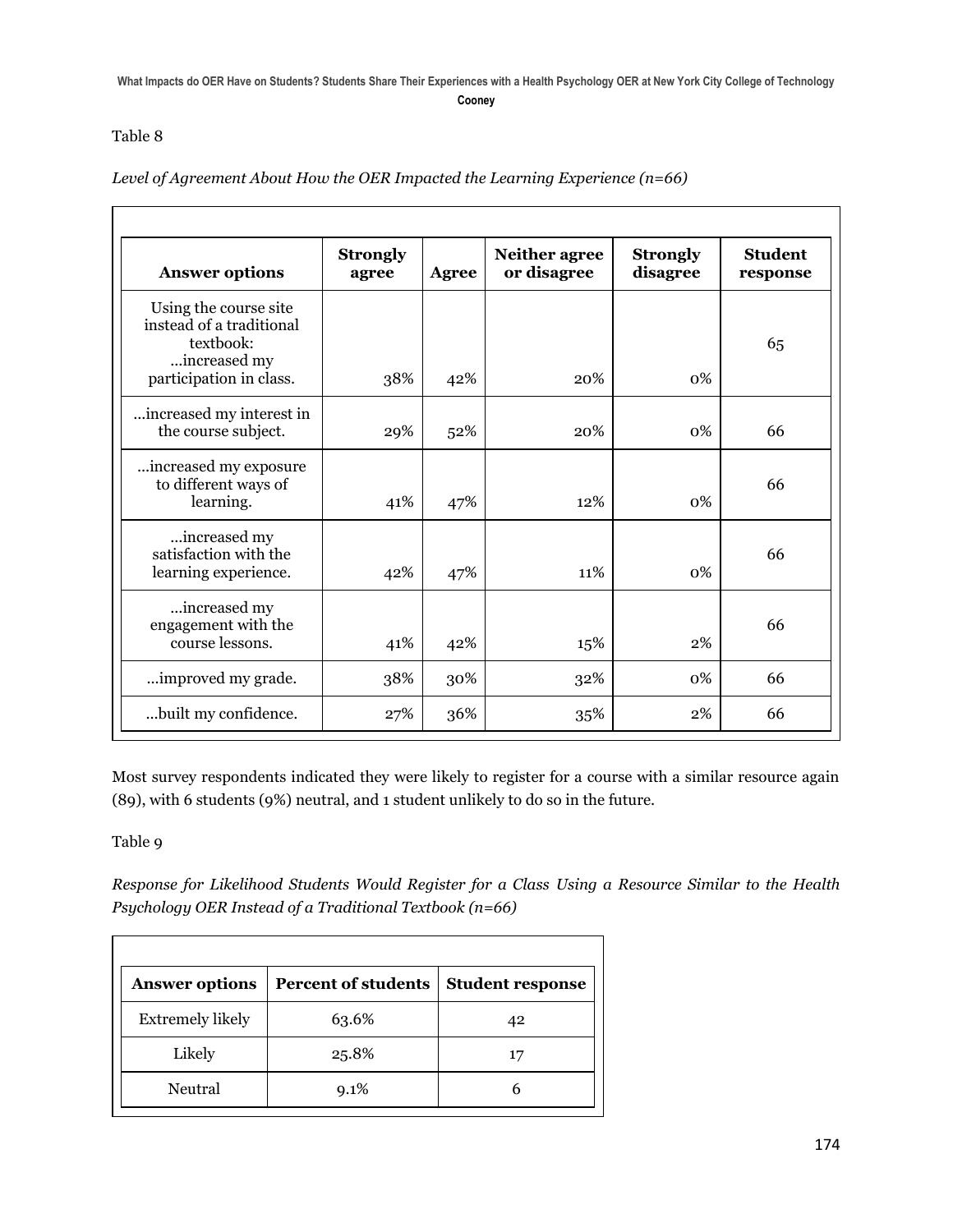| Unlikely           | 1.5%    |  |
|--------------------|---------|--|
| Extremely unlikely | $0.0\%$ |  |

#### **Criticism**

Students suggested that adding email notifications for important approaching deadlines, as BlackBoard does, would be helpful, making PDF versions of the readings would be an improvement, and that navigating to the OER site within the OpenLab platform could be easier. One student shared that there were glitches with using the drop down menu on the OER with smartphones and tablets, and that the OER had a few broken links. Overall, criticism of the OER was minimal.

## **Conclusion and Recommendations**

Study findings indicate that students used a combination of digital devices to access the course readings, yet despite the prevalence of handheld and portable devices, readings and completion of assignments happened most frequently on personal and/or school laptops and desktops. The majority of students also preferred the OER to traditional textbooks. The latter is consistent with previous studies, but distinct in that most studies were about open textbooks as opposed to a curated OER site. Preceding studies also report that students were attracted to OER for the cost savings and ease of use and that was true for students in this study as well. Students in this study also voiced their satisfaction with not having to carry a textbook as they traveled throughout the day.

Convenient access to course materials is an issue of particular gravity among underserved populations and urban commuter students who typically balance many commitments in addition to their studies. The manner students discussed their satisfaction with the convenience of having all the course materials organized pragmatically in one location suggests it is worth considering how the scaffolding of the course on the OER impacts students' academic motivation and agency. Other preferences of students distinctly aligned to improved learning habits and enhanced teaching methodologies. For instance, students also expressed preference for more targeted and concise readings with accompanying quizzes that align with active reading and formative assessment. I believe students' reports on the convenience of OER prompts us toward deeper analysis and inquiry on this front, particularly relating to instructional design and integration of active and high impact learning methods.

Educators and administrators are often in the position to make decisions that have lasting impact on students. In this study, I hoped to expose student voices to bring learners' narratives in dialogue with pedagogical praxis. The emergence of OER is an important pedagogical shift that needs constructive channels of dialogue among learners and educators to be implemented effectively. OER practitioners can benefit from conducting research that yields in depth data by employing qualitative methods such as student focus groups and interviews that explore usability, learning habits, and technology access and proficiency. Students have valuable perspectives as demonstrated by the results of prior OER studies that incorporated student critiques (Petrides et al., 2011; Illowsky et al., 2016). The recommendations students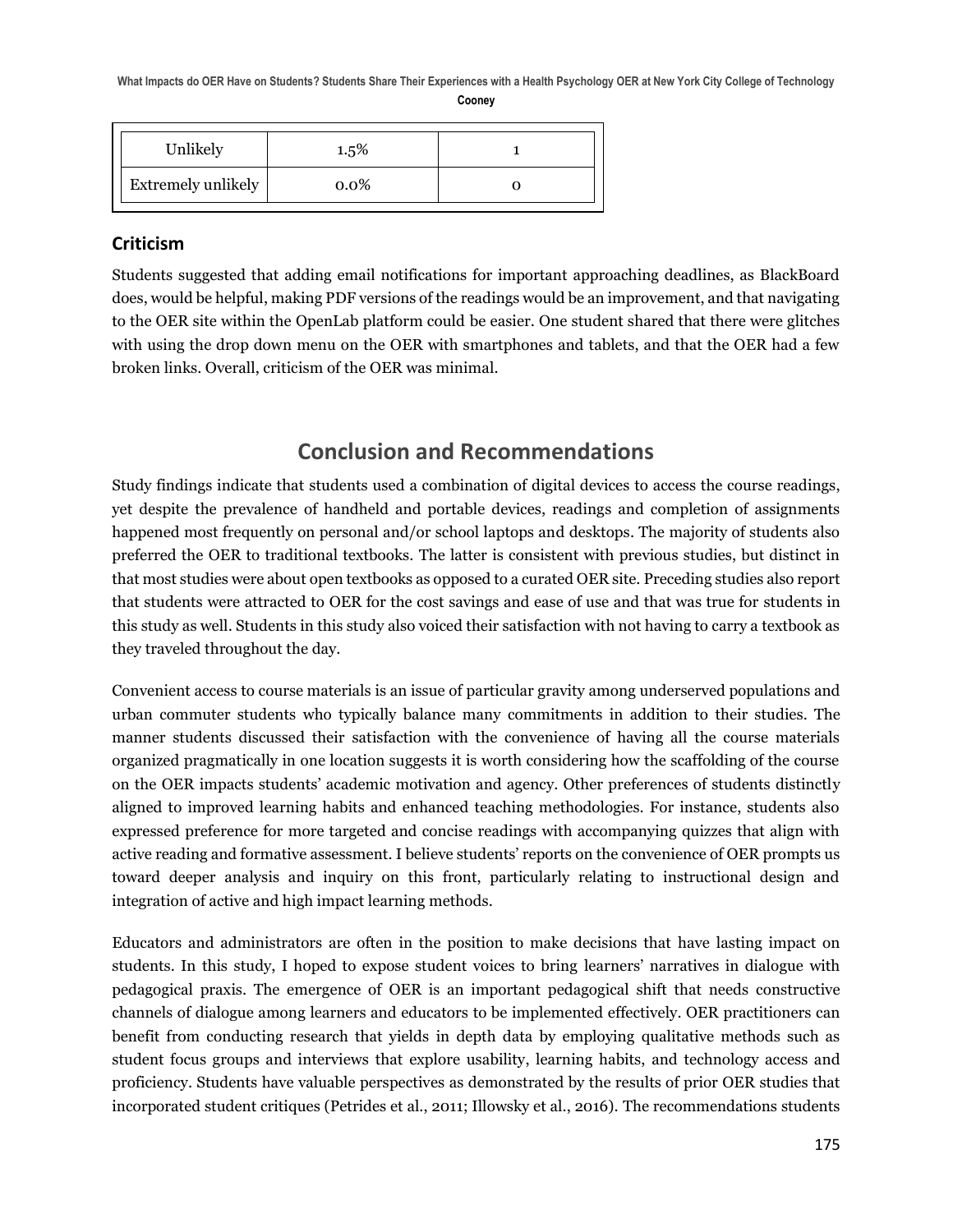shared on how their open textbook could be become more interactive with annotation tools, audiovisual elements, and a venue for online dialogue with professors

#### **Limitations**

By design, this study was not meant to contribute statistical data; the inclusion of the survey had the primary function of informing interview data. While the strength of this study is its reliance on student perceptions, human subjects also introduce biases and their data cannot be externally validated. Additionally, recruitment for students interviewed could have favored those with more schedule flexibility and better time coordination skills, thus may have impacted the qualitative data sample and demonstrates that achieving a truly representative student sample is not possible.

## References

Affordable Learning Georgia. (2015). *Textbook transformation grants round one: Spring semester 2015 final report summary*. Retrieved from [http://affordablelearninggeorgia.org/documents/ALG\\_R1\\_Final\\_Report.pdf](http://affordablelearninggeorgia.org/documents/ALG_R1_Final_Report.pdf)

- Bell, S. (2014). Ditch your textbook: Moving to OER and Alt-Textbooks. *Temple University Faculty Herald, 44*(4). Retrieved from http://www.temple.edu/herald/44\_4/DitchYourTextbooks.htm
- Bliss, T., Hilton, J., Wiley, D., & Thanos, K. (2013a). The cost and quality of open textbooks: Perceptions of community college faculty and students. *First Monday, 18,* 1.
- Bliss, T., Robinson, T. J., Hilton, J., & Wiley, J. (2013b). An OER COUP: College teacher and student perceptions of open educational resources. *Journal of Interactive Media in Education.* 2013(1). Retrieved from<http://jime.open.ac.uk/articles/10.5334/2013-04/>
- City University of New York [CUNY]. (2016). Mission & history [Web blog]. Retrieved from <http://www2.cuny.edu/about/history/>
- Creative Commons. (2016). Share your work [Web blog]. Retrieved from <https://creativecommons.org/share-your-work/>
- Creswell, J. (2009). *Research design: Qualitative, quantitative, and mixed methods approaches.* Thousand Oaks, CA: SAGE Publications.
- CUNY Office of Institutional Research and Assessment. (2014). *2014 Student experience survey*. New York: CUNY Office of Institutional Research and Assessment.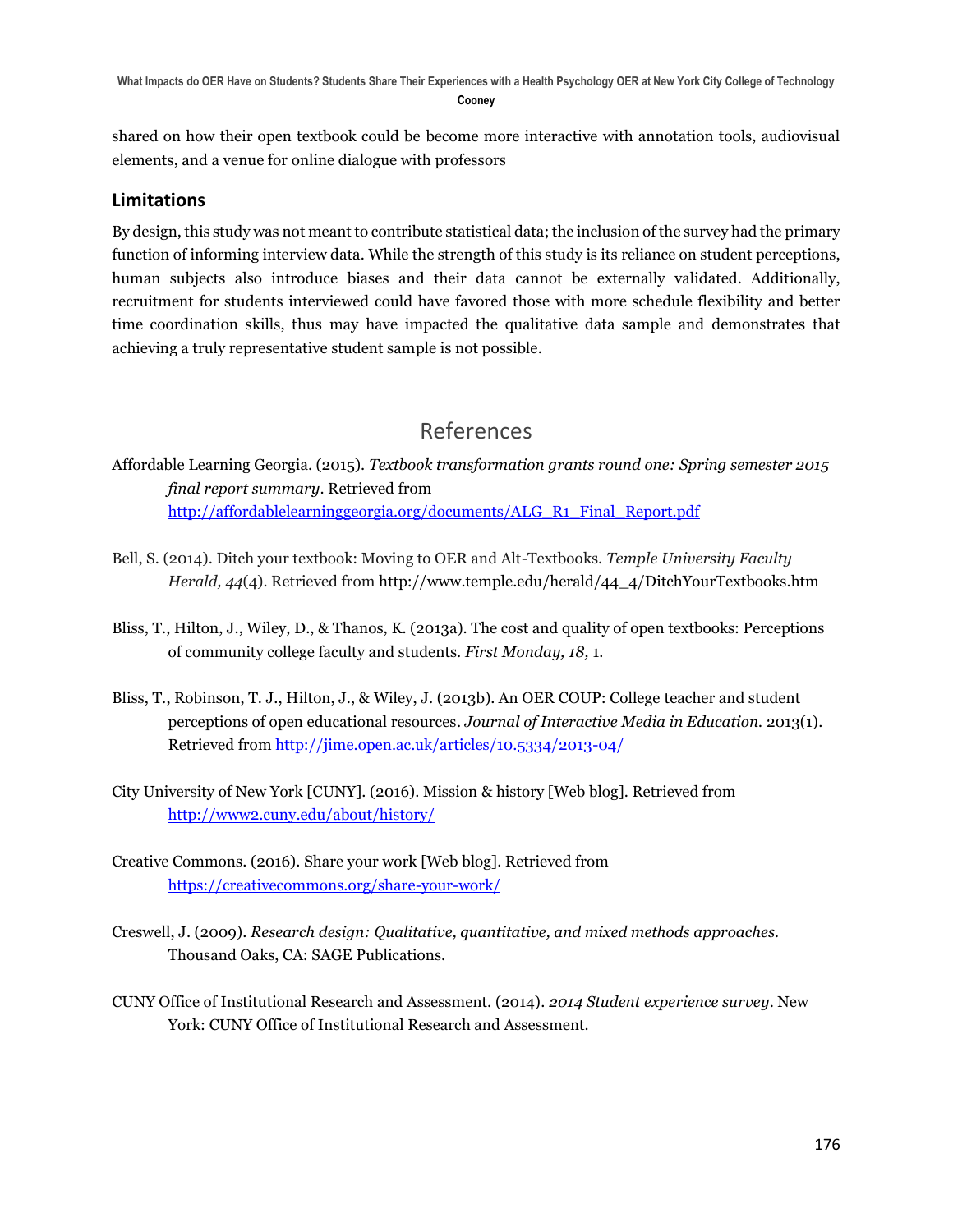- Feldstein, A. M., Martin, M., Hudson, A., Warren, K., Hilton, J., & Wiley, D. (2012). Open textbooks and increased student access and outcomes. *European Journal of Open, Distance and E-Learning*, 2, 1–9. Retrieved fro[m http://eric.ed.gov/?id=EJ992490](http://eric.ed.gov/?id=EJ992490)
- Freire, P. (1996). *Pedagogy of the oppressed*. (M. B. Ramos, Trans.). New York: Penguin. (Original work published 1968).
- Hewlett. (2016). Open educational resources. Retrieved from <http://www.hewlett.org/programs/education-program/open-educational-resources>
- Hilton, J. (2016). Open educational resources and college textbook choices: a review of research on efficacy and perceptions. *Educational Technology Research and Development*, 1-18. Retrieved from<http://link.springer.com/article/10.1007/s11423-016-9434-9>
- Hilton, J., Gaudet, D., Clark, P., Robinson, J., & Wiley, D. (2013). The adoption of open educational resources by one community college math department. T*he International Review of Research in Open and Distributed Learning, 14*(4). Retrieved from <http://www.irrodl.org/index.php/irrodl/article/view/1523>
- Illowsky, B. S., Hilton, J., Whiting, J., & Ackerman, J. D. (2016). Examining student perception of an open statistics book. *Open Praxis*, *8*(3), 265-276. Retrieved from http://openpraxis.org/index.php/OpenPraxis/article/view/304/218
- Lee, J. (2014). An exploratory study of effective online learning: Assessing satisfaction levels of graduate students of mathematics education associated with human and design factors of an online course. *The International Review of Research in Open and Distributed Learning, 15*(1).
- Lindshield, B., & Adhikari, K. (2011). The Kansas State University human nutrition (HN 400) flexbook. *EDUCAUSE Review*. Retrieved from [http://er.educause.edu/articles/2011/12/the-kansas-state](http://er.educause.edu/articles/2011/12/the-kansas-state-university-human-nutrition-hn-400-flexbook)[university-human-nutrition-hn-400-flexbook](http://er.educause.edu/articles/2011/12/the-kansas-state-university-human-nutrition-hn-400-flexbook)
- Lindshield, B., & Adhikari, K. (2013). Online and campus college students like using an open educational resource instead of a traditional textbook. *Journal of Online Learning & Teaching, 9*(1), 1–7. Retrieved from [http://jolt.merlot.org/vol9no1/lindshield\\_0313.htm](http://jolt.merlot.org/vol9no1/lindshield_0313.htm)
- OpenLab at City Tech. (2016). *About the OpenLab*. Retrieved from <https://openlab.citytech.cuny.edu/about/>
- Petrides, L., Jimes, C., Middleton-Detzner, C., Walling, J., & Weiss, S. (2011). Open textbook adoption and use: Implications for teachers and learners. *Open learning*, *26*(1), 39–49.